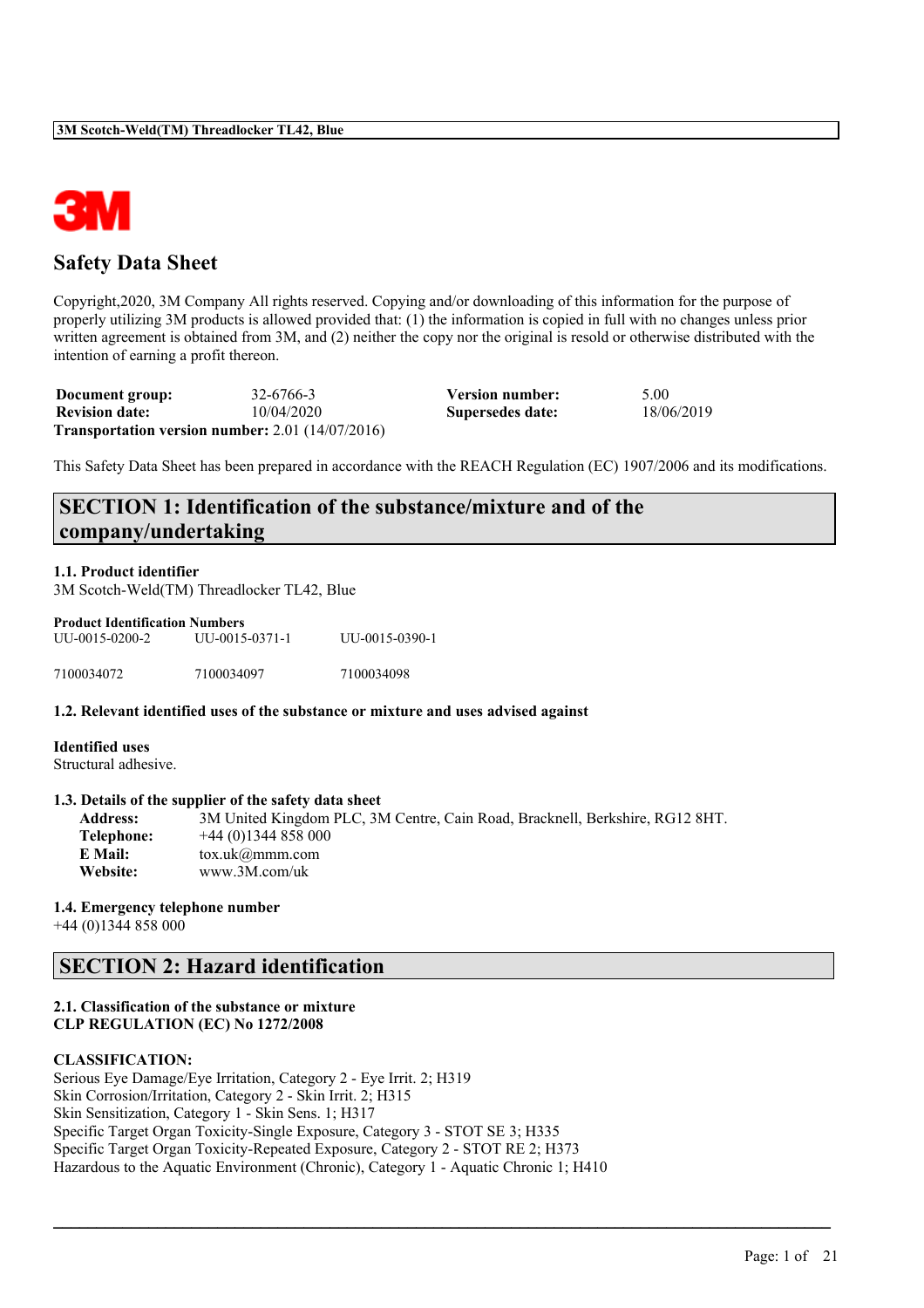For full text of H phrases, see Section 16.

#### **2.2. Label elements CLP REGULATION (EC) No 1272/2008**

# **SIGNAL WORD**

WARNING.

**Symbols:** GHS07 (Exclamation mark) | GHS08 (Health Hazard) |GHS09 (Environment) |

#### **Pictograms**



| CAS Nbr         | EC No.          | $\%$ by Wt               |
|-----------------|-----------------|--------------------------|
| $109 - 16 - 0$  | $203 - 652 - 6$ | $30 - 50$                |
| 27813-02-1      | 248-666-3       | $\overline{10}$<br>$1 -$ |
| $80 - 15 - 9$   | 201-254-7       | $\leq$ 2                 |
| $79 - 10 - 7$   | 201-177-9       | $\leq 1$                 |
| $114 - 83 - 0$  | $204 - 055 - 3$ | $\leq$ 0.8               |
| $3077 - 12 - 1$ | 221-359-1       | ${}_{0.5}$               |
|                 |                 |                          |

#### **HAZARD STATEMENTS:**

| H319 | Causes serious eye irritation.                                                           |                |
|------|------------------------------------------------------------------------------------------|----------------|
| H315 | Causes skin irritation.                                                                  |                |
| H317 | May cause an allergic skin reaction.                                                     |                |
| H335 | May cause respiratory irritation.                                                        |                |
| H373 | May cause damage to organs through prolonged or repeated exposure:<br>respiratory system | nervous system |
| H410 | Very toxic to aquatic life with long lasting effects.                                    |                |

#### **PRECAUTIONARY STATEMENTS**

| <b>Prevention:</b><br><b>P260A</b><br><b>P280E</b><br>P <sub>273</sub> | Do not breathe vapours.<br>Wear protective gloves.<br>Avoid release to the environment.                                             |
|------------------------------------------------------------------------|-------------------------------------------------------------------------------------------------------------------------------------|
|                                                                        |                                                                                                                                     |
| <b>Response:</b><br>$P305 + P351 + P338$                               | IF IN EYES: Rinse cautiously with water for several minutes. Remove contact lenses, if<br>present and easy to do. Continue rinsing. |
| $P333 + P313$                                                          | If skin irritation or rash occurs: Get medical advice/attention.                                                                    |
| Disposal:                                                              |                                                                                                                                     |
| P <sub>501</sub>                                                       | Dispose of contents/container in accordance with applicable local/regional/national/international<br>regulations.                   |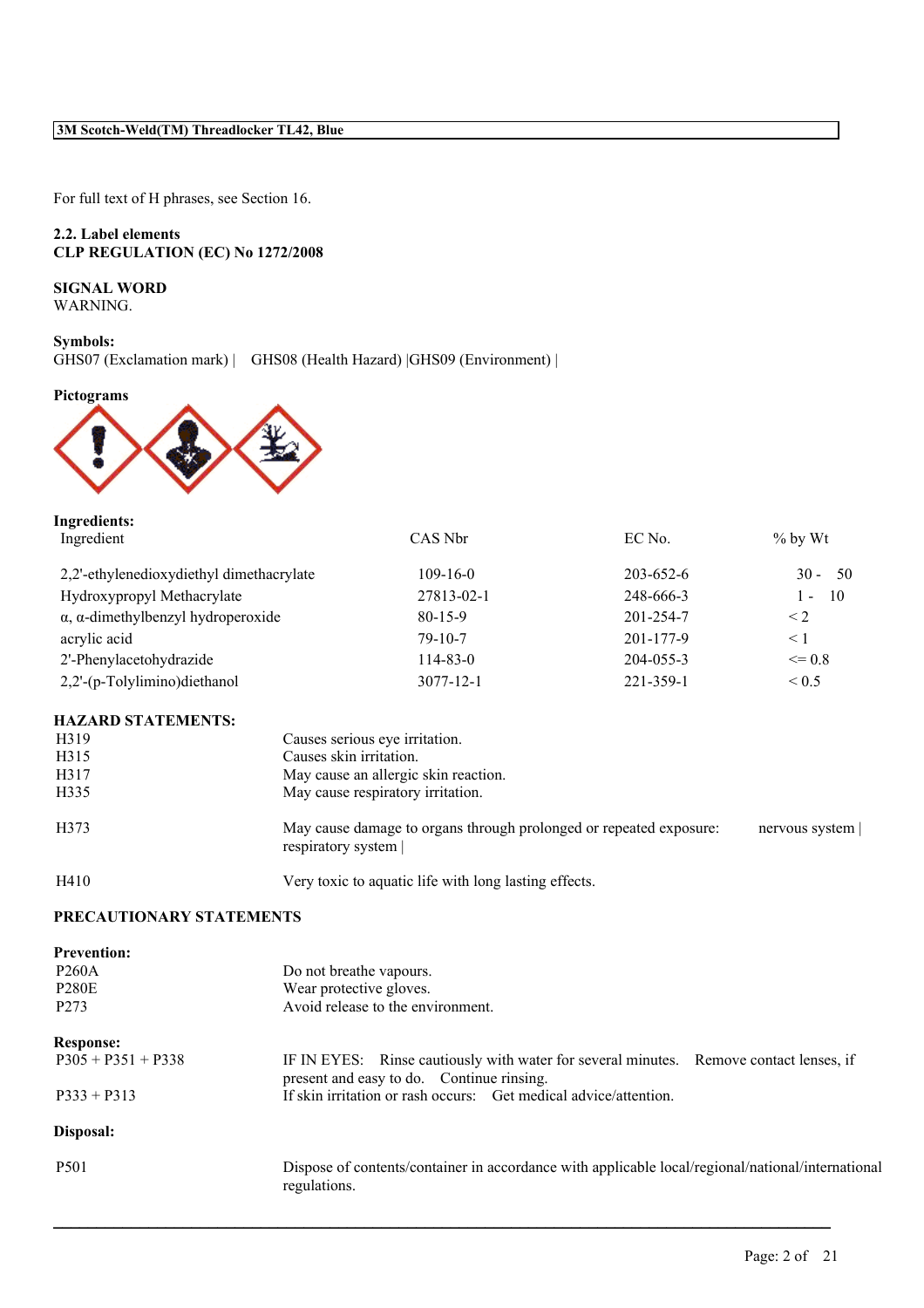#### **For containers not exceeding 125 ml the following Hazard and Precautionary statements may be used:**

| $\leq$ 125 ml Hazard statements |                                      |
|---------------------------------|--------------------------------------|
| H317                            | May cause an allergic skin reaction. |
|                                 |                                      |

**<=125 ml Precautionary statements**

| <b>Prevention:</b> |
|--------------------|
| <b>P280E</b>       |

80E Wear protective gloves.

**Response:**<br>P333 + P313

If skin irritation or rash occurs: Get medical advice/attention.

1% of the mixture consists of components of unknown acute inhalation toxicity. Contains 8% of components with unknown hazards to the aquatic environment.

#### **Notes on labelling**

H304 is not required on the label due to the product's viscosity

#### **2.3. Other hazards**

None known.

# **SECTION 3: Composition/information on ingredients**

| Ingredient                                                   | <b>CAS Nbr</b>       | EC No.          | <b>REACH</b><br>Registration | $%$ by Wt |    | <b>Classification</b>                                                                                                                                                              |
|--------------------------------------------------------------|----------------------|-----------------|------------------------------|-----------|----|------------------------------------------------------------------------------------------------------------------------------------------------------------------------------------|
|                                                              |                      |                 | No.                          |           |    |                                                                                                                                                                                    |
| 2,2'-ethylenedioxydiethyl<br>dimethacrylate                  | $109-16-0$           | 203-652-6       | $ 01 -$<br>2119969287-<br>21 | $30 -$    |    | 50 Skin Sens. 1, H317                                                                                                                                                              |
| Bis(isopropyl)naphthalene                                    | 38640-62-9 254-052-6 |                 |                              | $20 -$    |    | 40 Aquatic Chronic 1,<br>$H410, M=1$<br>Asp. Tox. 1, H304; Eye Irrit.<br>2. H <sub>3</sub> 19                                                                                      |
| Polyester Resin (NJTS Reg. No.<br>04499600-7087)             | Trade<br>Secret      |                 |                              | $1 -$     | 10 | Substance not classified as<br>lhazardous                                                                                                                                          |
| Hydroxypropyl Methacrylate                                   | 27813-02-1 248-666-3 |                 |                              | $1 -$     | 10 | Eye Irrit. 2, H319; Skin<br>Sens. 1, H317                                                                                                                                          |
| Silane, trimethoxyoctyl-, hydrolysis<br>products with silica | 68909-20-6 272-697-1 |                 |                              | $1 -$     | 10 | Substance with an<br>occupational exposure limit                                                                                                                                   |
| 1,2-Benzisothiazol-3(2H)-one 1,1-<br>dioxide                 | $81 - 07 - 2$        | $201 - 321 - 0$ |                              | $1 - 5$   |    | Substance not classified as<br>hazardous                                                                                                                                           |
| $\alpha$ , $\alpha$ -dimethylbenzyl hydroperoxide            | 80-15-9              | 201-254-7       |                              | $\leq$ 2  |    | Org. Perox. EF, H242; Acute<br>Tox. 2, H330; Acute Tox. 3,<br>H311; Acute Tox. 4, H302;<br>Skin Corr. 1B, H314; STOT<br>SE 3, H335; STOT RE 1,<br>H372; Aquatic Chronic 2,<br>H411 |
| Naphthalene, (1-methylethyl)-                                | 29253-36-9 249-535-3 |                 |                              | $\leq 1$  |    | Aquatic Acute 1,<br>H400, M=1; Aquatic Chronic<br>$1, H410, M=1$                                                                                                                   |
| ethanediol                                                   | $107 - 21 - 1$       | 203-473-3       |                              | $\leq$ 1  |    | Acute Tox. 4, H302                                                                                                                                                                 |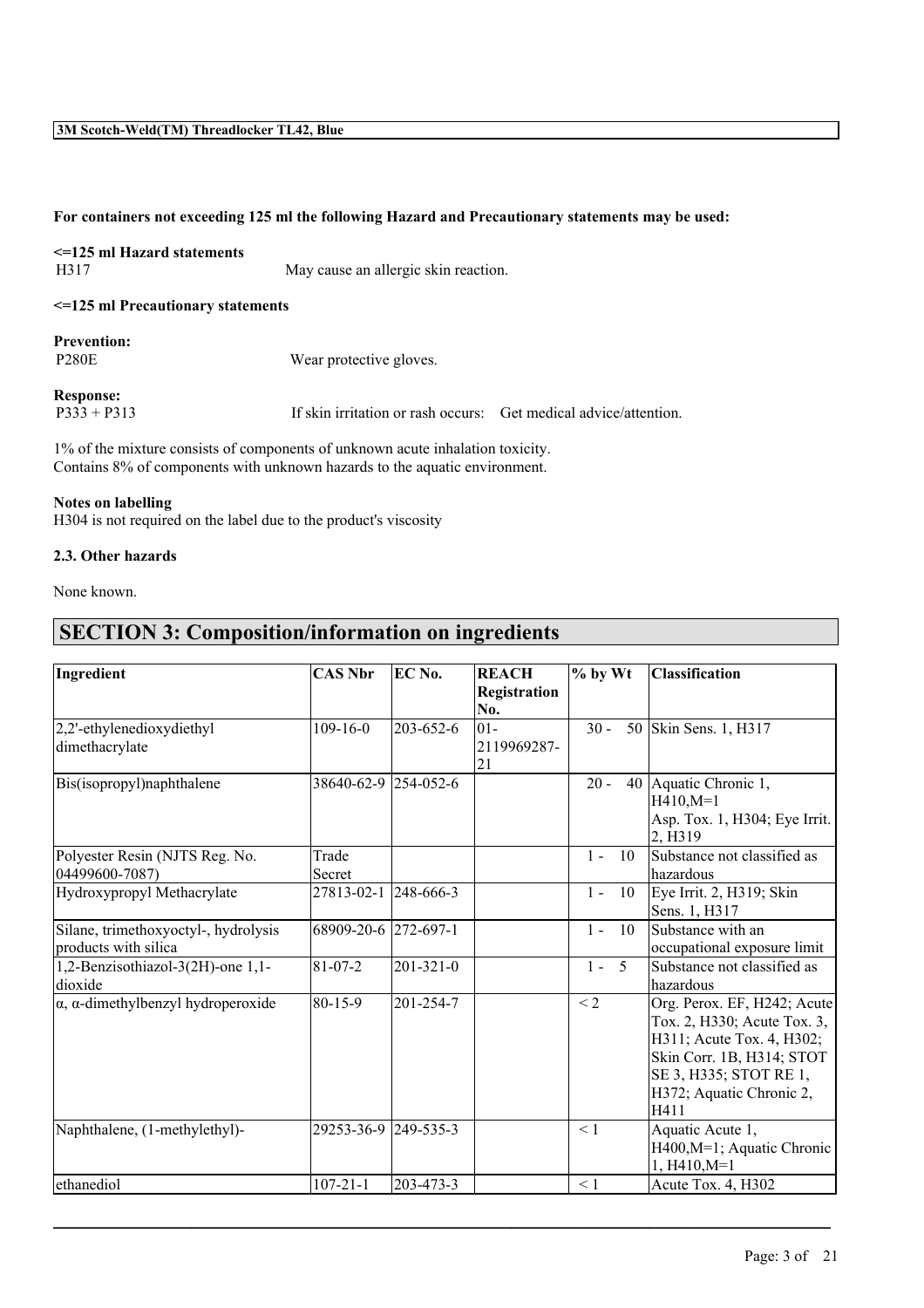|                              |                 |           |                            |            | <b>STOT RE 2, H373</b>                                                                                                                                                                              |
|------------------------------|-----------------|-----------|----------------------------|------------|-----------------------------------------------------------------------------------------------------------------------------------------------------------------------------------------------------|
| acrylic acid                 | $79-10-7$       | 201-177-9 | 101-<br>2119452449-<br> 31 | < 1        | Flam. Liq. 3, H226; Acute<br>Tox. 4, H332; Acute Tox. 4,<br>H312; Acute Tox. 4, H302;<br>Skin Corr. 1A, H314; STOT<br>SE 3, H335; Aquatic Acute<br>1, H400, M=1 - Nota D<br>Aquatic Chronic 2, H411 |
| 2'-Phenylacetohydrazide      | $114 - 83 - 0$  | 204-055-3 |                            | $\leq$ 0.8 | Skin Irrit. 2, H315; Eye Irrit.<br>2, H319; Skin Sens. 1, H317;<br>STOT SE 3, H335<br>Acute Tox. 3, H311; Acute<br>Tox. 3, H301; Aquatic Acute<br>1, $H400, M=1$ ; Aquatic<br>Chronic 1, H410, M=10 |
| 2,2'-(p-Tolylimino)diethanol | $3077 - 12 - 1$ | 221-359-1 |                            | ${}_{0.5}$ | Acute Tox. 4, H302; Eye<br>Dam. 1, H318; Skin Sens.<br>1B, H317; Aquatic Chronic<br>3. H412                                                                                                         |
| N,N-dimethyl-p-toluidine     | 99-97-8         | 202-805-4 |                            | $\leq$ 0.5 | Acute Tox. 3, H331; Acute<br>Tox. 3, H311; Acute Tox. 3,<br>H301; STOT RE 2, H373;<br>Aquatic Chronic 3, H412 -<br>Nota C                                                                           |
| 2,6-di-tert-Butyl-p-cresol   | 128-37-0        | 204-881-4 |                            | $\leq$ 0.5 | Aquatic Chronic 1,<br>$H410, M=1$<br>Aquatic Acute 1, H400, M=1                                                                                                                                     |
| Titanium dioxide             | 13463-67-7      | 236-675-5 |                            | $\leq 0.1$ | Substance with an<br>occupational exposure limit                                                                                                                                                    |

Please see section 16 for the full text of any H statements referred to in this section

For information on ingredient occupational exposure limits or PBT or vPvB status, see sections 8 and 12 of this SDS

### **SECTION 4: First aid measures**

#### **4.1. Description of first aid measures**

#### **Inhalation**

Remove person to fresh air. If you feel unwell, get medical attention.

#### **Skin contact**

Immediately wash with soap and water. Remove contaminated clothing and wash before reuse. If signs/symptoms develop, get medical attention.

#### **Eye contact**

Immediately flush with large amounts of water. Remove contact lenses if easy to do. Continue rinsing. Get medical attention.

 $\mathcal{L}_\mathcal{L} = \mathcal{L}_\mathcal{L} = \mathcal{L}_\mathcal{L} = \mathcal{L}_\mathcal{L} = \mathcal{L}_\mathcal{L} = \mathcal{L}_\mathcal{L} = \mathcal{L}_\mathcal{L} = \mathcal{L}_\mathcal{L} = \mathcal{L}_\mathcal{L} = \mathcal{L}_\mathcal{L} = \mathcal{L}_\mathcal{L} = \mathcal{L}_\mathcal{L} = \mathcal{L}_\mathcal{L} = \mathcal{L}_\mathcal{L} = \mathcal{L}_\mathcal{L} = \mathcal{L}_\mathcal{L} = \mathcal{L}_\mathcal{L}$ 

#### **If swallowed**

Rinse mouth. If you feel unwell, get medical attention.

#### **4.2. Most important symptoms and effects, both acute and delayed**

See Section 11.1 Information on toxicological effects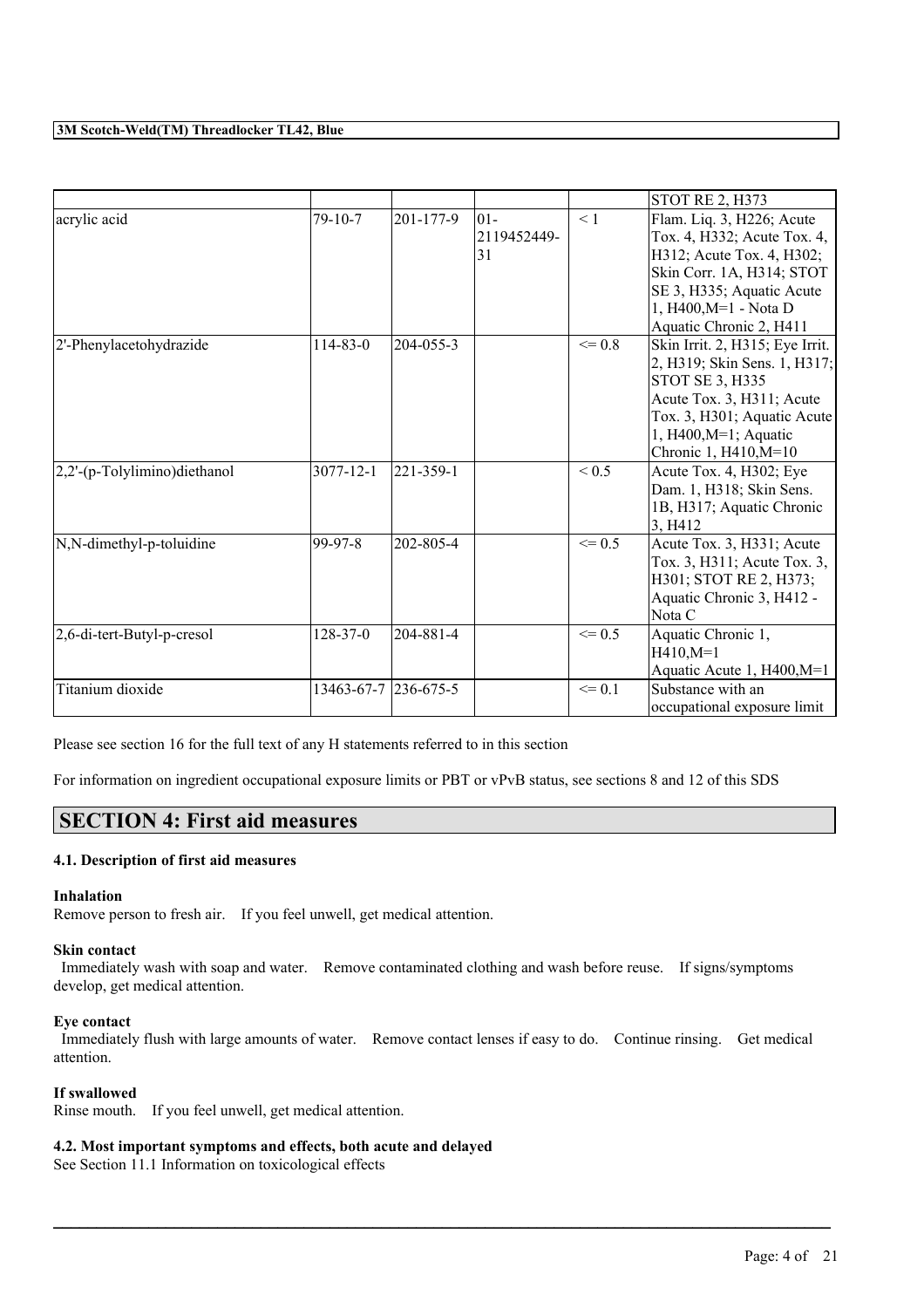# **4.3. Indication of any immediate medical attention and special treatment required**

Not applicable

# **SECTION 5: Fire-fighting measures**

#### **5.1. Extinguishing media**

In case of fire: Use a fire fighting agent suitable for ordinary combustible material such as water or foam to extinguish.

# **5.2. Special hazards arising from the substance or mixture**

None inherent in this product.

#### **Hazardous Decomposition or By-Products**

**Substance Condition** Carbon monoxide During combustion. Carbon dioxide. During combustion. Oxides of nitrogen. During combustion. Oxides of sulphur. During combustion.

#### **5.3. Advice for fire-fighters**

Wear full protective clothing, including helmet, self-contained, positive pressure or pressure demand breathing apparatus, bunker coat and pants, bands around arms, waist and legs, face mask, and protective covering for exposed areas of the head.

# **SECTION 6: Accidental release measures**

#### **6.1. Personal precautions, protective equipment and emergency procedures**

Evacuate area. Ventilate the area with fresh air. For large spill, or spills in confined spaces, provide mechanical ventilation to disperse or exhaust vapours, in accordance with good industrial hygiene practice. Refer to other sections of this SDS for information regarding physical and health hazards, respiratory protection, ventilation, and personal protective equipment.

#### **6.2. Environmental precautions**

Avoid release to the environment. For larger spills, cover drains and build dykes to prevent entry into sewer systems or bodies of water.

#### **6.3. Methods and material for containment and cleaning up**

Contain spill. Working from around the edges of the spill inward, cover with bentonite, vermiculite, or commercially available inorganic absorbent material. Mix in sufficient absorbent until it appears dry. Remember, adding an absorbent material does not remove a physical, health, or environmental hazard. Collect as much of the spilled material as possible. Place in a closed container approved for transportation by appropriate authorities. Clean up residue with an appropriate solvent selected by a qualified and authorised person. Ventilate the area with fresh air. Read and follow safety precautions on the solvent label and Safety Data Sheet. Seal the container. Dispose of collected material as soon as possible.

#### **6.4. Reference to other sections**

Refer to Section 8 and Section 13 for more information

# **SECTION 7: Handling and storage**

#### **7.1. Precautions for safe handling**

For industrial/occupational use only. Not for consumer sale or use. Do not handle until all safety precautions have been read and understood. Do not breathe dust/fume/gas/mist/vapours/spray. Do not get in eyes, on skin, or on clothing. Do not eat, drink or smoke when using this product. Wash thoroughly after handling. Contaminated work clothing should not be allowed out of the workplace. Avoid release to the environment. Wash contaminated clothing before reuse. Avoid contact with oxidising agents (eg. chlorine, chromic acid etc.) Use personal protective equipment (eg. gloves, respirators…) as required.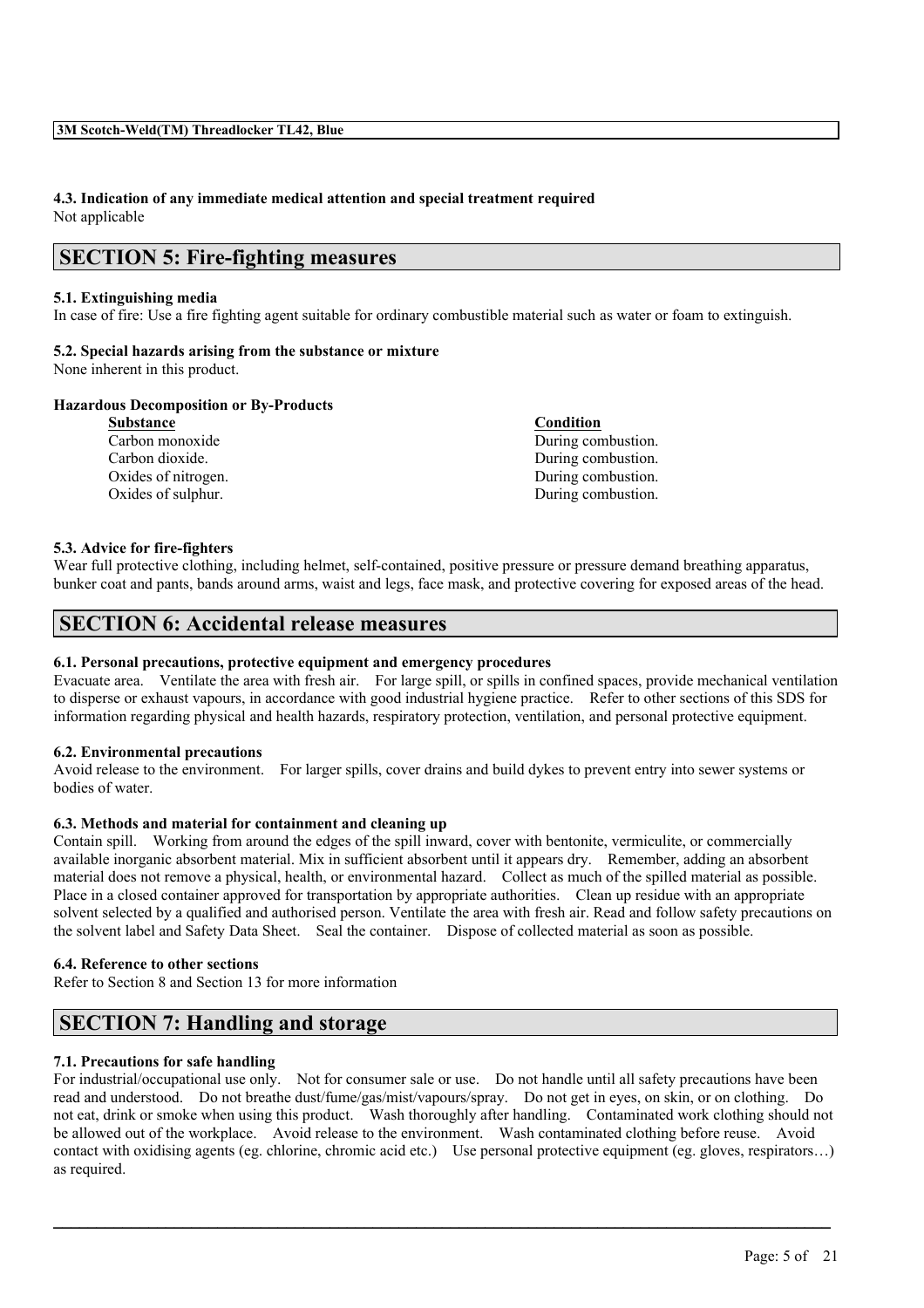#### **7.2. Conditions for safe storage including any incompatibilities**

Protect from sunlight. Store away from heat. Store away from oxidising agents.

#### **7.3. Specific end use(s)**

See information in Section 7.1 and 7.2 for handling and storage recommendations. See Section 8 for exposure controls and personal protection recommendations.

# **SECTION 8: Exposure controls/personal protection**

#### **8.1 Control parameters**

#### **Occupational exposure limits**

If a component is disclosed in section 3 but does not appear in the table below, an occupational exposure limit is not available for the component.

| Ingredient                 | <b>CAS Nbr</b> | Agency | Limit type                                                                                | <b>Additional comments</b> |
|----------------------------|----------------|--------|-------------------------------------------------------------------------------------------|----------------------------|
| ethanediol                 | $107 - 21 - 1$ | UK HSC | $TWA$ (as particulate): 10<br>$mg/m3$ ; TWA(as vapor): 52<br>$mg/m3(20 ppm);$ STEL $(as)$ | <b>SKIN</b>                |
|                            |                |        | vapor):104 mg/m3(40 ppm)                                                                  |                            |
| 2,6-di-tert-Butyl-p-cresol | $128 - 37 - 0$ | UK HSC | $TWA:10$ mg/m <sup>3</sup>                                                                |                            |
| Titanium dioxide           | 13463-67-7     | UK HSC | TWA(Inhalable):10                                                                         |                            |
|                            |                |        | mg/m3;TWA(respirable):4<br>$mg/m^3$                                                       |                            |
| Silicon dioxide            | 68909-20-6     | UK HSC | TWA(as inhalable dust):6                                                                  |                            |
|                            |                |        | $mg/m3$ ; TWA(as respirable                                                               |                            |
|                            |                |        | $dust$ :2.4 mg/m3                                                                         |                            |
| acrylic acid               | $79 - 10 - 7$  | UK HSC | $TWA:29$ mg/m $3(10)$                                                                     |                            |
|                            |                |        | $ppm$ ); STEL: 59 mg/m $3(20)$                                                            |                            |
|                            |                |        | ppm)                                                                                      |                            |
| THE HOOF THE TELL LOCK OF  |                |        |                                                                                           |                            |

UK HSC : UK Health and Safety Commission TWA: Time-Weighted-Average STEL: Short Term Exposure Limit CEIL: Ceiling

#### **Biological limit values**

No biological limit values exist for any of the components listed in Section 3 of this safety data sheet.

#### **Derived no effect level (DNEL)**

| Ingredient   | Degradation | Population | Human exposure            | <b>DNEL</b>         |
|--------------|-------------|------------|---------------------------|---------------------|
|              | Product     |            | <b>pattern</b>            |                     |
| acrylic acid |             | Worker     | Dermal, Short-term        | $1 \text{ mg/cm2}$  |
|              |             |            | exposure, Local effects   |                     |
| acrylic acid |             | Worker     | Inhalation, Long-term     | $30 \text{ mg/m}^3$ |
|              |             |            | exposure (8 hours), Local |                     |
|              |             |            | effects                   |                     |
| acrylic acid |             | Worker     | Inhalation, Short-term    | $30 \text{ mg/m}^3$ |
|              |             |            | exposure, Local effects   |                     |

#### **Predicted no effect concentrations (PNEC)**

| Ingredient   | Degradation | Compartment                    | <b>PNEC</b>        |
|--------------|-------------|--------------------------------|--------------------|
|              | Product     |                                |                    |
| acrylic acid |             | Agricultural soil              | $mg/kg$ d.w.       |
| acrylic acid |             | Freshwater                     | $0.003$ mg/l       |
| acrylic acid |             | Freshwater sediments           | $0.236$ mg/kg d.w. |
| acrylic acid |             | Intermittent releases to water | $0.0013$ mg/l      |
| acrylic acid |             | Marine water                   | $0.0003$ mg/l      |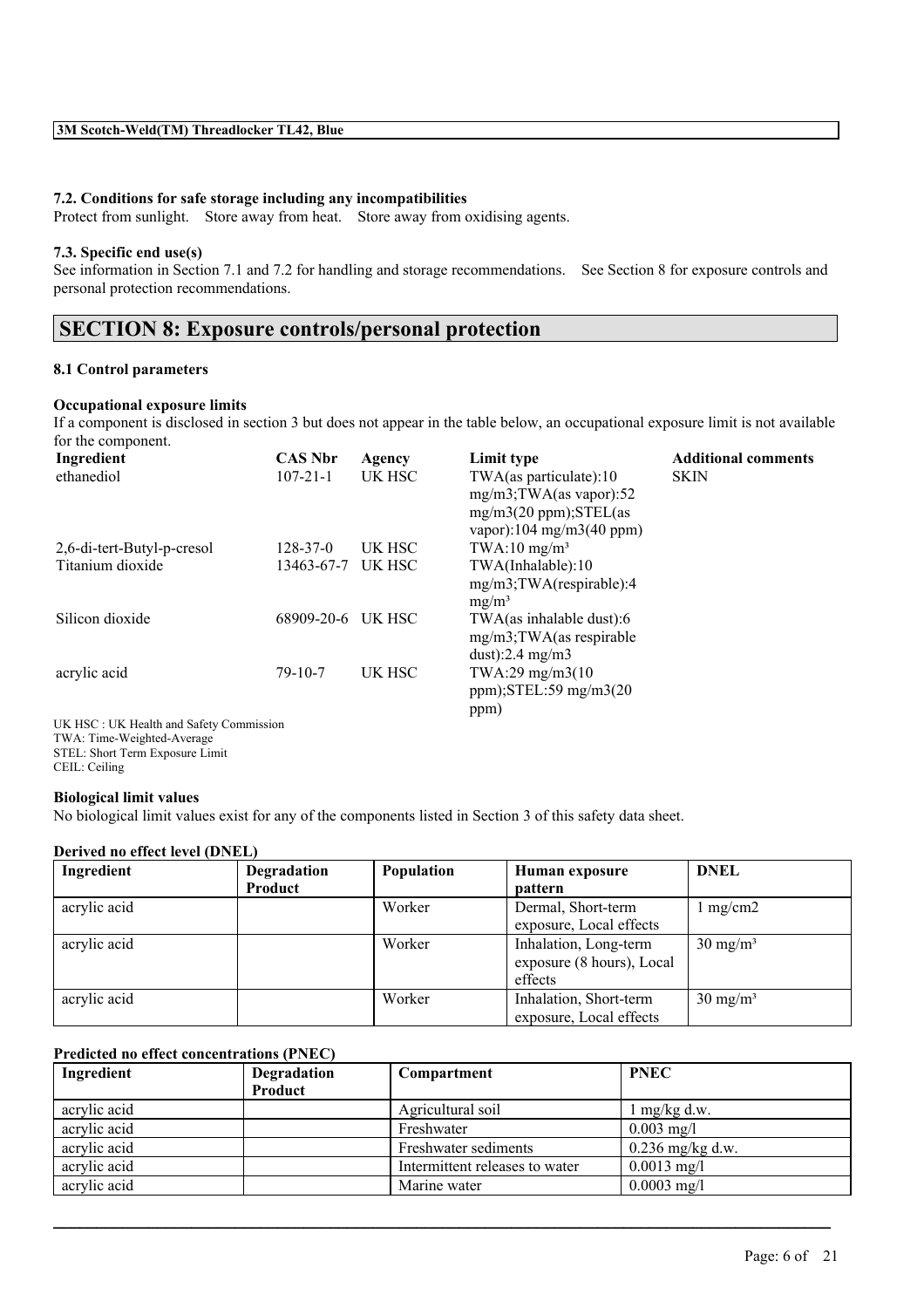| acr<br>ac <sup>-</sup><br>777 L L C<br>.<br>. | ∍.<br>Plan<br>en.<br>கமு<br>$-11$<br>и | $\mathbf{v}$ . |
|-----------------------------------------------|----------------------------------------|----------------|
|                                               |                                        |                |

**Recommended monitoring procedures:**Information on recommended monitoring procedures can be obtained from UK **HSC** 

#### **8.2. Exposure controls**

In addition, refer to the annex for more information.

#### **8.2.1. Engineering controls**

Use general dilution ventilation and/or local exhaust ventilation to control airborne exposures to below relevant Exposure Limits and/or control dust/fume/gas/mist/vapours/spray. If ventilation is not adequate, use respiratory protection equipment.

#### **8.2.2. Personal protective equipment (PPE)**

#### **Eye/face protection**

Select and use eye/face protection to prevent contact based on the results of an exposure assessment. The following eye/face protection(s) are recommended: Indirect vented goggles.

*Applicable Norms/Standards* Use eye protection conforming to EN 166

#### **Skin/hand protection**

Select and use gloves and/or protective clothing approved to relevant local standards to prevent skin contact based on the results of an exposure assessment. Selection should be based on use factors such as exposure levels, concentration of the substance or mixture, frequency and duration, physical challenges such as temperature extremes, and other use conditions. Consult with your glove and/or protective clothing manufacturer for selection of appropriate compatible gloves/protective clothing. Note: Nitrile gloves may be worn over polymer laminate gloves to improve dexterity. Gloves made from the following material(s) are recommended:

**Material Thickness (mm) Breakthrough Time** Polymer laminate No data available No data available

*Applicable Norms/Standards* Use gloves tested to EN 374

#### **Respiratory protection**

An exposure assessment may be needed to decide if a respirator is required. If a respirator is needed, use respirators as part of a full respiratory protection program. Based on the results of the exposure assessment, select from the following respirator type(s) to reduce inhalation exposure:

 $\mathcal{L}_\mathcal{L} = \mathcal{L}_\mathcal{L} = \mathcal{L}_\mathcal{L} = \mathcal{L}_\mathcal{L} = \mathcal{L}_\mathcal{L} = \mathcal{L}_\mathcal{L} = \mathcal{L}_\mathcal{L} = \mathcal{L}_\mathcal{L} = \mathcal{L}_\mathcal{L} = \mathcal{L}_\mathcal{L} = \mathcal{L}_\mathcal{L} = \mathcal{L}_\mathcal{L} = \mathcal{L}_\mathcal{L} = \mathcal{L}_\mathcal{L} = \mathcal{L}_\mathcal{L} = \mathcal{L}_\mathcal{L} = \mathcal{L}_\mathcal{L}$ 

Half facepiece or full facepiece air-purifying respirator suitable for organic vapours and particulates

For questions about suitability for a specific application, consult with your respirator manufacturer.

*Applicable Norms/Standards* Use a respirator conforming to EN 140 or EN 136: filter types A & P

#### **8.2.3. Environmental exposure controls**

Refer to Annex

### **SECTION 9: Physical and chemical properties**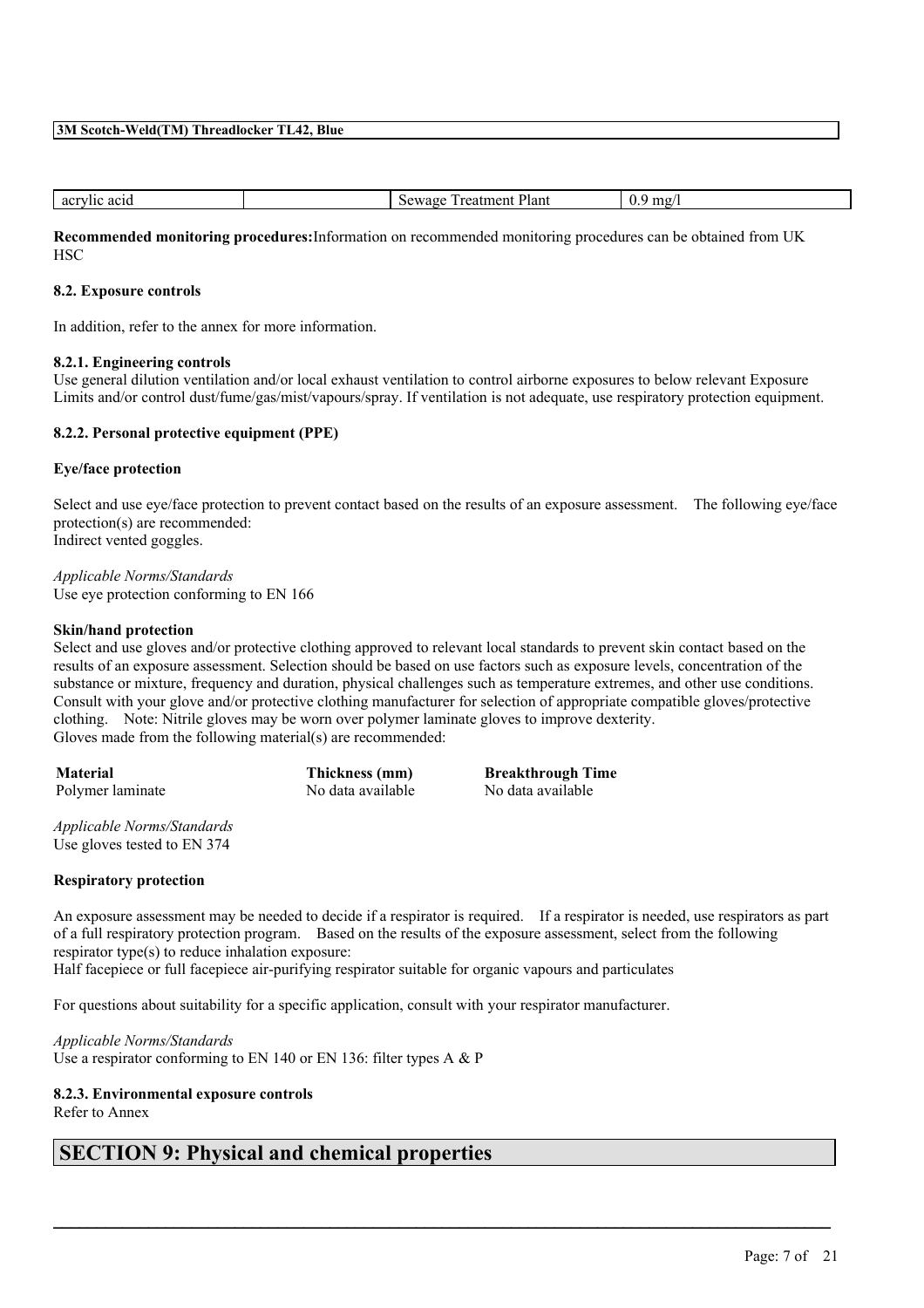#### **9.1. Information on basic physical and chemical properties**

| Appearance                             |                                                            |
|----------------------------------------|------------------------------------------------------------|
| <b>Physical state</b>                  | Liquid.                                                    |
| Colour                                 | Blue                                                       |
| <b>Specific Physical Form:</b>         | Thixotropic liquid.                                        |
| Odor                                   | Mild Odor                                                  |
| <b>Odour threshold</b>                 | No data available.                                         |
| pН                                     | Not applicable.                                            |
| <b>Boiling point/boiling range</b>     | >=148.9 °C [@ 101,324.72 Pa ]                              |
| <b>Melting point</b>                   | Not applicable.                                            |
| <b>Flammability (solid, gas)</b>       | Not applicable.                                            |
| <b>Explosive properties</b>            | Not classified                                             |
| <b>Oxidising properties</b>            | Not classified                                             |
| <b>Flash point</b>                     | $>=100 °C$ [ <i>Test Method</i> :Tagliabue closed cup]     |
| <b>Autoignition temperature</b>        | No data available.                                         |
| <b>Flammable Limits(LEL)</b>           | No data available.                                         |
| <b>Flammable Limits(UEL)</b>           | No data available.                                         |
| Vapour pressure                        | $\leq$ =666.6 Pa                                           |
| <b>Relative density</b>                | 1.1 $[@ 20 °C] [Ref Std: WATER=1]$                         |
| <b>Water solubility</b>                | Negligible                                                 |
| Solubility- non-water                  | No data available.                                         |
| Partition coefficient: n-octanol/water | No data available.                                         |
| <b>Evaporation rate</b>                | Negligible                                                 |
| <b>Vapour density</b>                  | 1.01 $[RefStd:AIR=1]$                                      |
| <b>Decomposition temperature</b>       | No data available.                                         |
| <b>Viscosity</b>                       | 10,000 - 18,000 mPa-s [@ 20 °C ] [Test Method: Brookfield] |
| <b>Density</b>                         | 1.1 g/ml $[@, 20 °C]$                                      |
|                                        |                                                            |

#### **9.2. Other information**

**EU Volatile Organic Compounds** *No data available.*

# **SECTION 10: Stability and reactivity**

#### **10.1 Reactivity**

This material may be reactive with certain agents under certain conditions - see the remaining headings in this section

# **10.2 Chemical stability**

Stable.

#### **10.3 Possibility of hazardous reactions**

Hazardous polymerisation will not occur.

#### **10.4 Conditions to avoid**

Heat. Light.

### **10.5 Incompatible materials**

Strong oxidising agents.

#### **10.6 Hazardous decomposition products**

None known.

**Substance Condition**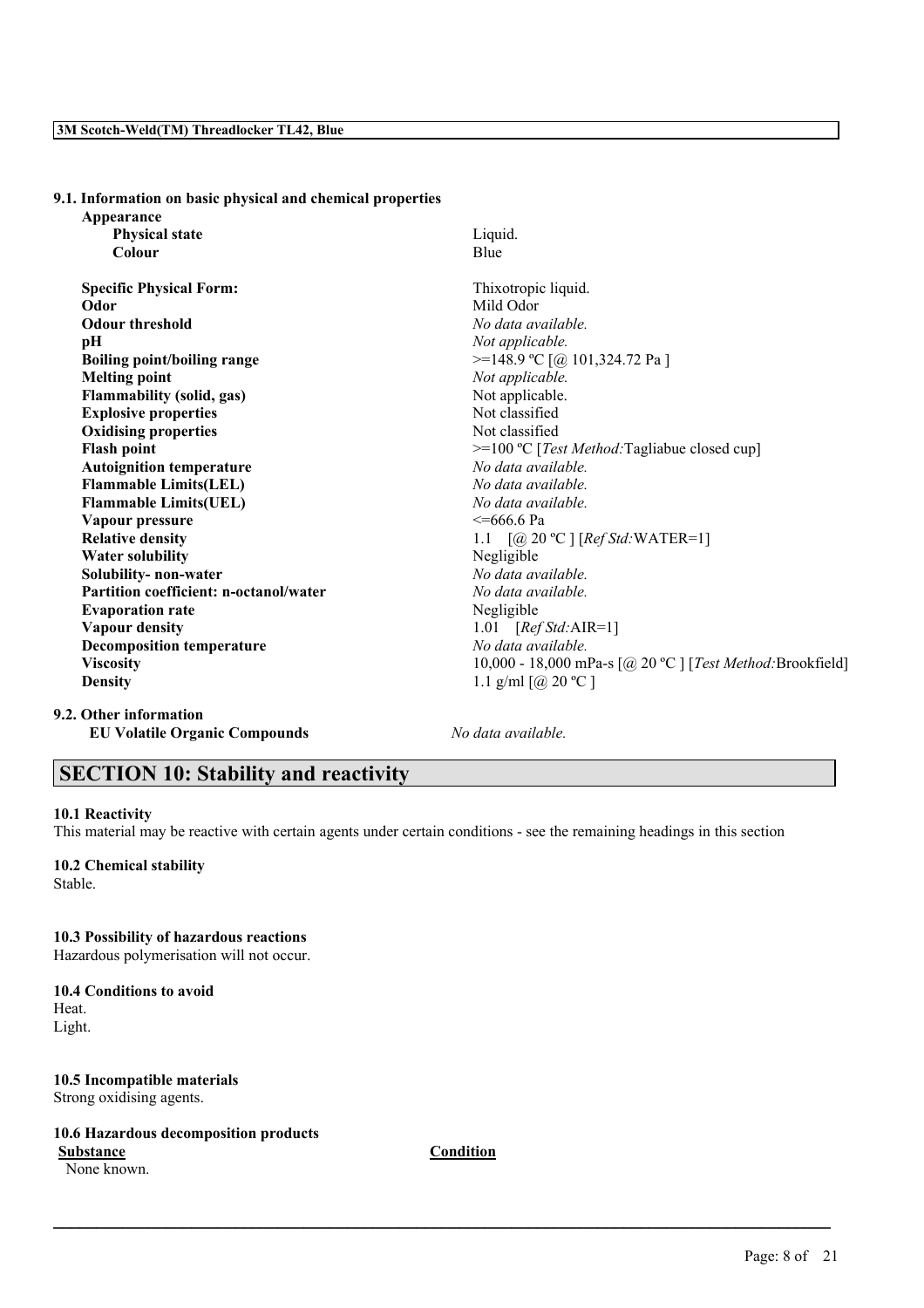Refer to section 5.2 for hazardous decomposition products during combustion.

# **SECTION 11: Toxicological information**

The information below may not agree with the EU material classification in Section 2 and/or the ingredient classifications in Section 3 if specific ingredient classifications are mandated by a competent authority. In addition, statements and data presented in Section 11 are based on UN GHS calculation rules and classifications derived from **3M assessments.**

**11.1 Information on Toxicological effects**

**Signs and Symptoms of Exposure**

#### Based on test data and/or information on the components, this material may produce the following health effects:

#### **Inhalation**

Respiratory tract irritation: Signs/symptoms may include cough, sneezing, nasal discharge, headache, hoarseness, and nose and throat pain. May cause additional health effects (see below).

#### **Skin contact**

Skin Irritation: Signs/symptoms may include localised redness, swelling, itching, dryness, cracking, blistering, and pain. Allergic skin reaction (non-photo induced): Signs/symptoms may include redness, swelling, blistering, and itching.

#### **Eye contact**

Severe eye irritation: Signs/symptoms may include significant redness, swelling, pain, tearing, cloudy appearance of the cornea, and impaired vision.

#### **Ingestion**

Gastrointestinal irritation: Signs/symptoms may include abdominal pain, stomach upset, nausea, vomiting and diarrhoea. May cause additional health effects (see below).

#### **Additional Health Effects:**

#### **Prolonged or repeated exposure may cause target organ effects:**

Neurological effects: Signs/symptoms may include personality changes, lack of coordination, sensory loss, tingling or numbness of the extremities, weakness, tremors, and changes in blood pressure and heart rate. Respiratory effects: Signs/symptoms may include cough, shortness of breath, chest tightness, wheezing, increased heart rate, bluish coloured skin (cyanosis), sputum production, changes in lung function tests, and respiratory failure.

#### **Carcinogenicity:**

Contains a chemical or chemicals which can cause cancer.

#### **Toxicological Data**

If a component is disclosed in section 3 but does not appear in a table below, either no data are available for that endpoint or the data are not sufficient for classification.

#### **Acute Toxicity**

| <b>Name</b>                              | Route                           | <b>Species</b>              | Value                                             |
|------------------------------------------|---------------------------------|-----------------------------|---------------------------------------------------|
| Overall product                          | Dermal                          |                             | No data available; calculated $ATE > 5,000$ mg/kg |
| Overall product                          | Inhalation-<br>Vapour(4)<br>hr) |                             | No data available; calculated $ATE > 50$ mg/l     |
| Overall product                          | Ingestion                       |                             | No data available; calculated $ATE > 5,000$ mg/kg |
| 2.2'-ethylenedioxydiethyl dimethacrylate | Dermal                          | Professio<br>nal<br>judgeme | LD50 estimated to be $> 5,000$ mg/kg              |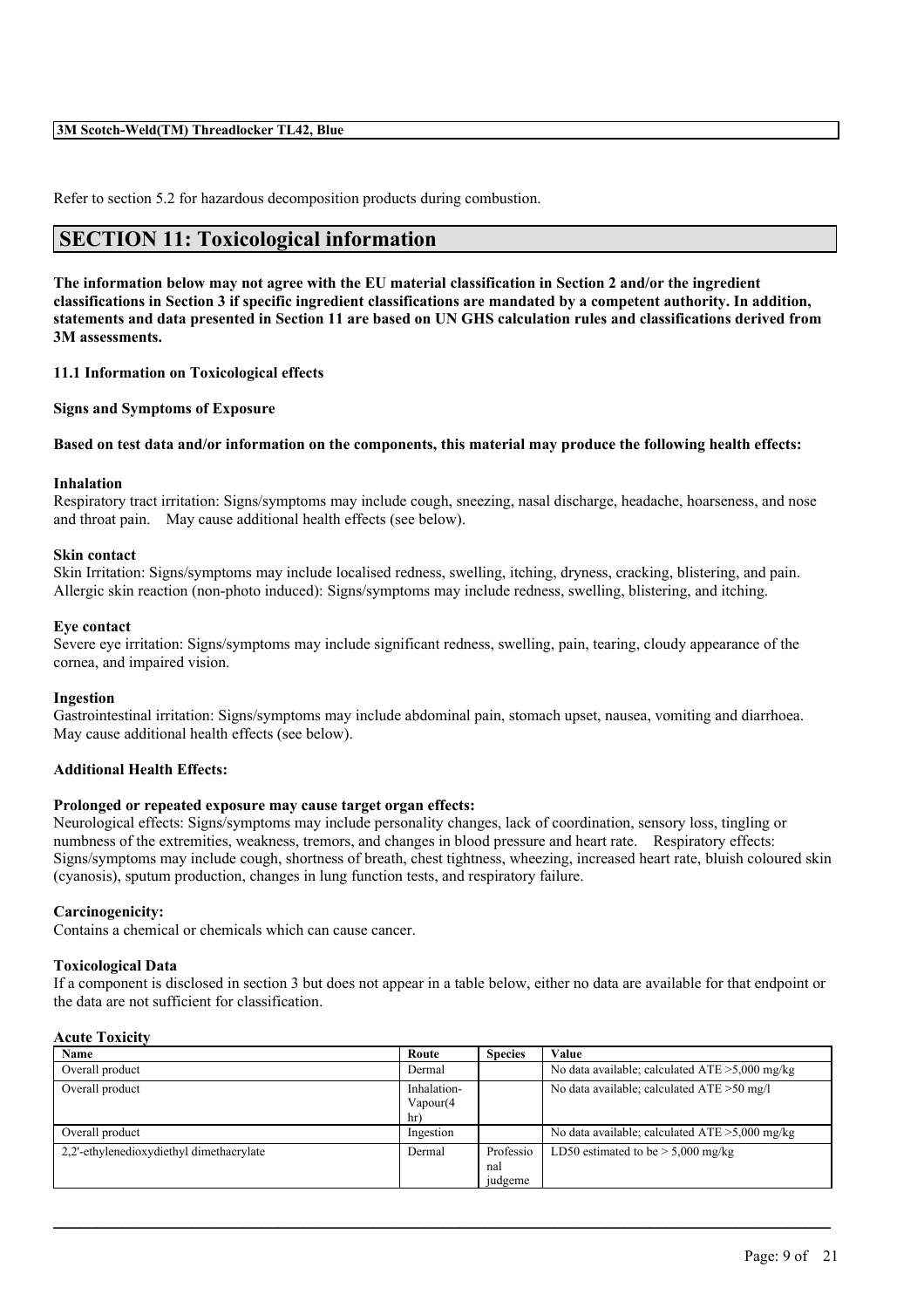|                                                           |                                       | nt     |                                        |
|-----------------------------------------------------------|---------------------------------------|--------|----------------------------------------|
| 2,2'-ethylenedioxydiethyl dimethacrylate                  | Ingestion                             | Rat    | LD50 10,837 mg/kg                      |
| Bis(isopropyl)naphthalene                                 | Dermal                                | Rat    | $LD50 > 4,500$ mg/kg                   |
| Bis(isopropyl)naphthalene                                 | Inhalation-                           | Rat    | $LC50 > 5.64$ mg/l                     |
|                                                           | Dust/Mist                             |        |                                        |
| Bis(isopropyl)naphthalene                                 | Ingestion                             | Rat    | LD50 4,130 mg/kg                       |
| Hydroxypropyl Methacrylate                                | Dermal                                | Rabbit | $LD50 > 5,000$ mg/kg                   |
| Hydroxypropyl Methacrylate                                | Ingestion                             | Rat    | $LD50 > 2,000$ mg/kg                   |
| Silane, trimethoxyoctyl-, hydrolysis products with silica | Dermal                                | Rabbit | $LD50 > 5,000$ mg/kg                   |
| Silane, trimethoxyoctyl-, hydrolysis products with silica | Inhalation-<br>Dust/Mist              | Rat    | $LC50 > 0.691$ mg/l                    |
|                                                           | (4 hours)                             |        |                                        |
| Silane, trimethoxyoctyl-, hydrolysis products with silica | Ingestion                             | Rat    | $LD50 > 5,110$ mg/kg                   |
| 1,2-Benzisothiazol-3(2H)-one 1,1-dioxide                  | Dermal                                |        | LD50 estimated to be $>$ 5,000 mg/kg   |
| 1,2-Benzisothiazol-3(2H)-one 1,1-dioxide                  | Ingestion                             | Mouse  | LD50 17,000 mg/kg                      |
| $\alpha$ , $\alpha$ -dimethylbenzyl hydroperoxide         | Dermal                                | Rat    | LD50 $500$ mg/kg                       |
| $\alpha$ , $\alpha$ -dimethylbenzyl hydroperoxide         | Inhalation-<br>Vapour (4              | Rat    | $LC50$ 1.4 mg/l                        |
|                                                           | hours)                                |        |                                        |
| $\alpha$ , $\alpha$ -dimethylbenzyl hydroperoxide         | Ingestion                             | Rat    | $LD50$ 382 mg/kg                       |
| acrylic acid                                              | Dermal                                | Rabbit | $LD50 > 2,000$ mg/kg                   |
| acrylic acid                                              | Inhalation-<br>Dust/Mist<br>(4 hours) | Rat    | LC50 $3.8$ mg/l                        |
| acrylic acid                                              | Ingestion                             | Rat    | LD50 1,250 mg/kg                       |
| ethanediol                                                | Ingestion                             | Human  | LD50 $1,600$ mg/kg                     |
| ethanediol                                                | Inhalation-                           | Other  | LC50 estimated to be 5 - 12.5 mg/l     |
|                                                           | Dust/Mist                             |        |                                        |
|                                                           | (4 hours)                             |        |                                        |
| ethanediol                                                | Dermal                                | Rabbit | $9,530$ mg/kg                          |
| 2'-Phenylacetohydrazide                                   | Dermal                                |        | LD50 estimated to be 200 - 1,000 mg/kg |
| 2'-Phenylacetohydrazide                                   | Ingestion                             | Mouse  | $LD50$ 270 mg/kg                       |
| 2,6-di-tert-Butyl-p-cresol                                | Dermal                                | Rat    | $LD50 > 2,000$ mg/kg                   |
| 2,6-di-tert-Butyl-p-cresol                                | Ingestion                             | Rat    | $LD50 > 2,930$ mg/kg                   |
| N,N-dimethyl-p-toluidine                                  | Dermal                                | Rabbit | $LD50 > 2,000$ mg/kg                   |
| N,N-dimethyl-p-toluidine                                  | Inhalation-                           | Rat    | $LC50$ 1.4 mg/l                        |
|                                                           | Dust/Mist                             |        |                                        |
|                                                           | (4 hours)                             |        |                                        |
| N,N-dimethyl-p-toluidine                                  | Ingestion                             | Rat    | LD50 1,650 mg/kg                       |
| 2,2'-(p-Tolylimino)diethanol                              | Dermal                                | Rabbit | $LD50 > 2,000$ mg/kg                   |
| 2,2'-(p-Tolylimino)diethanol                              | Ingestion                             | Rat    | LD50 959 mg/kg                         |
| Titanium dioxide                                          | Dermal                                | Rabbit | $LD50 > 10,000$ mg/kg                  |
| Titanium dioxide                                          | Inhalation-<br>Dust/Mist              | Rat    | $LC50 > 6.82$ mg/l                     |
|                                                           | (4 hours)                             |        |                                        |
| Titanium dioxide<br>$\cdot$ $\cdot$ $\cdot$<br>$\cdot$    | Ingestion                             | Rat    | $LD50 > 10,000$ mg/kg                  |

ATE = acute toxicity estimate

#### **Skin Corrosion/Irritation**

| Name                                                      | <b>Species</b> | Value                     |
|-----------------------------------------------------------|----------------|---------------------------|
|                                                           |                |                           |
| 2.2'-ethylenedioxydiethyl dimethacrylate                  | Guinea         | Mild irritant             |
|                                                           | pig            |                           |
| Bis(isopropyl)naphthalene                                 | Rabbit         | Minimal irritation        |
| Hydroxypropyl Methacrylate                                | Rabbit         | Minimal irritation        |
| Silane, trimethoxyoctyl-, hydrolysis products with silica | Rabbit         | No significant irritation |
| $\alpha$ , $\alpha$ -dimethylbenzyl hydroperoxide         | Rabbit         | Corrosive                 |
| acrylic acid                                              | Rabbit         | Corrosive                 |
| ethanediol                                                | Rabbit         | Minimal irritation        |
| 2,6-di-tert-Butyl-p-cresol                                | Human          | Minimal irritation        |
|                                                           | and            |                           |
|                                                           | animal         |                           |
| 2,2'-(p-Tolylimino)diethanol                              | Rabbit         | No significant irritation |
| Titanium dioxide                                          | Rabbit         | No significant irritation |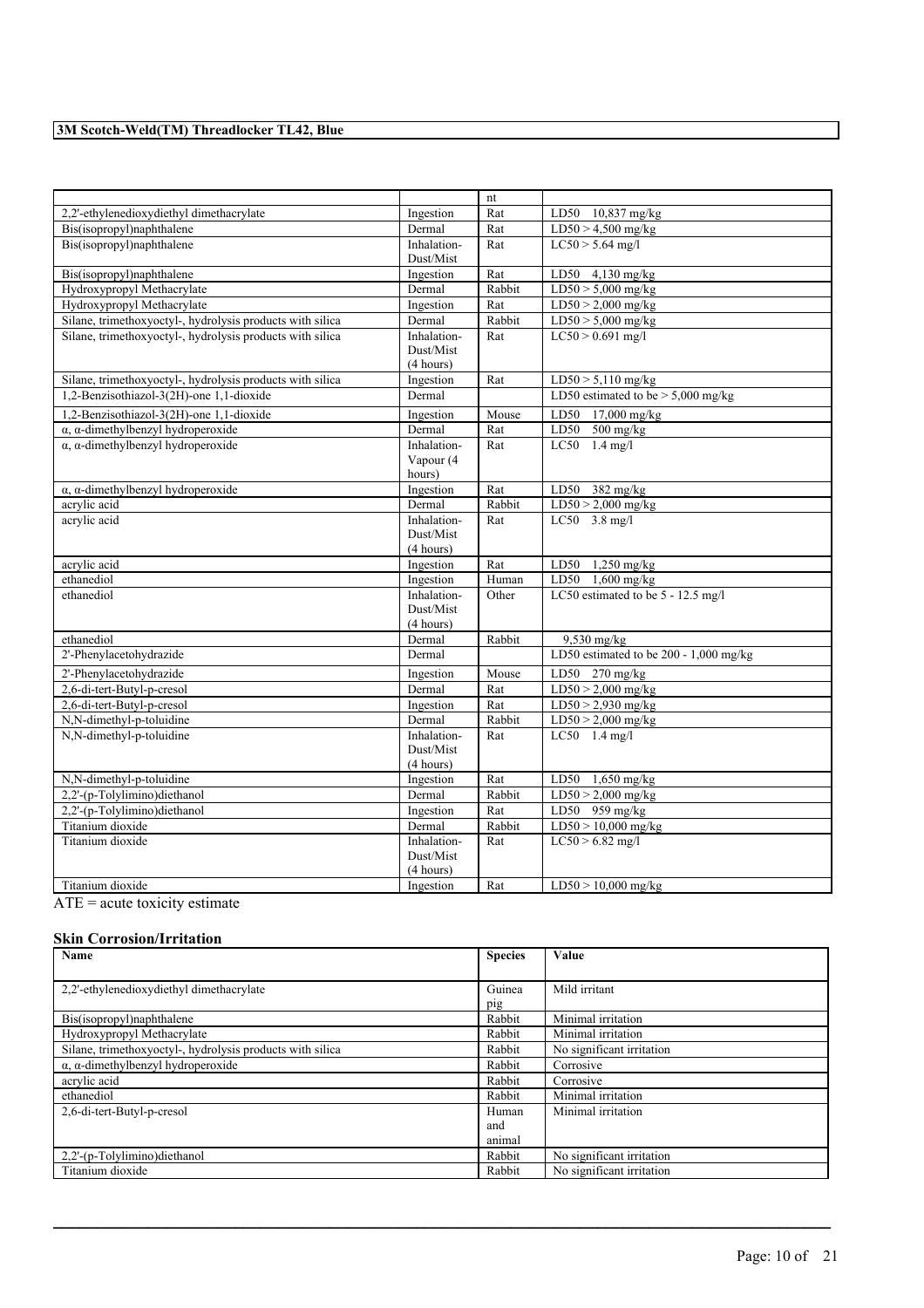#### **Serious Eye Damage/Irritation**

| Name                                                      | <b>Species</b> | Value                     |
|-----------------------------------------------------------|----------------|---------------------------|
|                                                           |                |                           |
| 2.2'-ethylenedioxydiethyl dimethacrylate                  | Professio      | Moderate irritant         |
|                                                           | nal            |                           |
|                                                           | judgemen       |                           |
|                                                           |                |                           |
| Bis(isopropyl)naphthalene                                 | Rabbit         | Severe irritant           |
| Hydroxypropyl Methacrylate                                | Rabbit         | Moderate irritant         |
| Silane, trimethoxyoctyl-, hydrolysis products with silica | Rabbit         | No significant irritation |
| $\alpha$ , $\alpha$ -dimethylbenzyl hydroperoxide         | Rabbit         | Corrosive                 |
| acrylic acid                                              | Rabbit         | Corrosive                 |
| ethanediol                                                | Rabbit         | Mild irritant             |
| 2.6-di-tert-Butyl-p-cresol                                | Rabbit         | Mild irritant             |
| 2.2'-(p-Tolylimino)diethanol                              | Rabbit         | Corrosive                 |
| Titanium dioxide                                          | Rabbit         | No significant irritation |

#### **Skin Sensitisation**

| Name                                                      | <b>Species</b> | Value          |
|-----------------------------------------------------------|----------------|----------------|
|                                                           |                |                |
| 2,2'-ethylenedioxydiethyl dimethacrylate                  | Human          | Sensitising    |
|                                                           | and            |                |
|                                                           | animal         |                |
| Bis(isopropyl)naphthalene                                 | Guinea         | Not classified |
|                                                           | pig            |                |
| Hydroxypropyl Methacrylate                                | Human          | Sensitising    |
|                                                           | and            |                |
|                                                           | animal         |                |
| Silane, trimethoxyoctyl-, hydrolysis products with silica | Human          | Not classified |
|                                                           | and            |                |
|                                                           | animal         |                |
| acrylic acid                                              | Guinea         | Not classified |
|                                                           | pig            |                |
| ethanediol                                                | Human          | Not classified |
| 2,6-di-tert-Butyl-p-cresol                                | Human          | Not classified |
| 2,2'-(p-Tolylimino)diethanol                              | Mouse          | Sensitising    |
| Titanium dioxide                                          | Human          | Not classified |
|                                                           | and            |                |
|                                                           | animal         |                |

#### **Respiratory Sensitisation**

For the component/components, either no data is currently available or the data is not sufficient for classification.

#### **Germ Cell Mutagenicity**

| Name                                                      | Route    | Value                                          |
|-----------------------------------------------------------|----------|------------------------------------------------|
|                                                           |          |                                                |
| 2,2'-ethylenedioxydiethyl dimethacrylate                  | In Vitro | Some positive data exist, but the data are not |
|                                                           |          | sufficient for classification                  |
| Bis(isopropyl)naphthalene                                 | In Vitro | Not mutagenic                                  |
| Bis(isopropyl)naphthalene                                 | In vivo  | Not mutagenic                                  |
| Hydroxypropyl Methacrylate                                | In vivo  | Not mutagenic                                  |
| Hydroxypropyl Methacrylate                                | In Vitro | Some positive data exist, but the data are not |
|                                                           |          | sufficient for classification                  |
| Silane, trimethoxyoctyl-, hydrolysis products with silica | In Vitro | Not mutagenic                                  |
| $\alpha$ , $\alpha$ -dimethylbenzyl hydroperoxide         | In vivo  | Not mutagenic                                  |
| $\alpha$ , $\alpha$ -dimethylbenzyl hydroperoxide         | In Vitro | Some positive data exist, but the data are not |
|                                                           |          | sufficient for classification                  |
| acrylic acid                                              | In vivo  | Not mutagenic                                  |
| acrylic acid                                              | In Vitro | Some positive data exist, but the data are not |
|                                                           |          | sufficient for classification                  |
| ethanediol                                                | In Vitro | Not mutagenic                                  |
| ethanediol                                                | In vivo  | Not mutagenic                                  |
| 2,6-di-tert-Butyl-p-cresol                                | In Vitro | Not mutagenic                                  |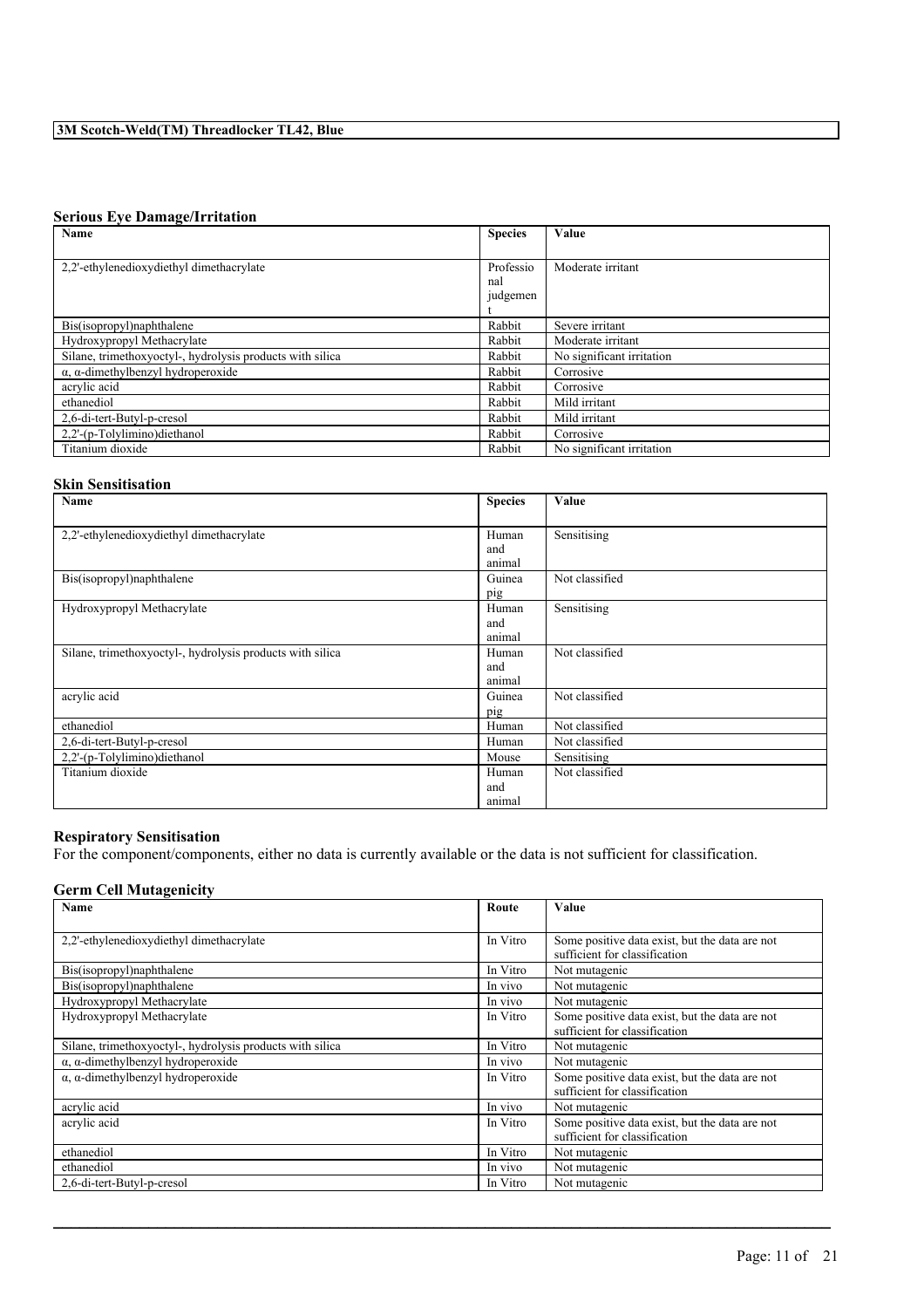| 2.6-di-tert-Butyl-p-cresol   | In vivo  | Not mutagenic |
|------------------------------|----------|---------------|
| 2.2'-(p-Tolylimino)diethanol | In Vitro | Not mutagenic |
| Titanium dioxide             | In Vitro | Not mutagenic |
| Titanium dioxide             | In vivo  | Not mutagenic |

#### **Carcinogenicity**

| Name                                                      | Route                    | <b>Species</b>                | Value                                                                           |
|-----------------------------------------------------------|--------------------------|-------------------------------|---------------------------------------------------------------------------------|
| 2,2'-ethylenedioxydiethyl dimethacrylate                  | Dermal                   | Mouse                         | Not carcinogenic                                                                |
| Bis(isopropyl)naphthalene                                 | Ingestion                | Rat                           | Not carcinogenic                                                                |
| Silane, trimethoxyoctyl-, hydrolysis products with silica | <b>Not</b><br>specified. | Mouse                         | Some positive data exist, but the data are not<br>sufficient for classification |
| acrylic acid                                              | Ingestion                | Rat                           | Not carcinogenic                                                                |
| acrylic acid                                              | Dermal                   | Mouse                         | Some positive data exist, but the data are not<br>sufficient for classification |
| ethanediol                                                | Ingestion                | Multiple<br>animal<br>species | Not carcinogenic                                                                |
| 2,6-di-tert-Butyl-p-cresol                                | Ingestion                | Multiple<br>animal<br>species | Some positive data exist, but the data are not<br>sufficient for classification |
| N,N-dimethyl-p-toluidine                                  | Ingestion                | Multiple<br>animal<br>species | Carcinogenic.                                                                   |
| Titanium dioxide                                          | Ingestion                | Multiple<br>animal<br>species | Not carcinogenic                                                                |
| Titanium dioxide                                          | Inhalation               | Rat                           | Carcinogenic.                                                                   |

# **Reproductive Toxicity**

### **Reproductive and/or Developmental Effects**

| <b>Name</b>                                                  | Route      | Value                                  | <b>Species</b> | <b>Test result</b>                 | <b>Exposure</b><br><b>Duration</b> |
|--------------------------------------------------------------|------------|----------------------------------------|----------------|------------------------------------|------------------------------------|
| 2,2'-ethylenedioxydiethyl dimethacrylate                     | Ingestion  | Not classified for female reproduction | Mouse          | NOAEL <sub>1</sub><br>mg/kg/day    | 1 generation                       |
| 2,2'-ethylenedioxydiethyl dimethacrylate                     | Ingestion  | Not classified for male reproduction   | Mouse          | NOAEL <sub>1</sub><br>mg/kg/day    | 1 generation                       |
| 2,2'-ethylenedioxydiethyl dimethacrylate                     | Ingestion  | Not classified for development         | Mouse          | <b>NOAEL1</b><br>mg/kg/day         | 1 generation                       |
| Bis(isopropyl)naphthalene                                    | Ingestion  | Not classified for development         | Rat            | <b>NOAEL 625</b><br>mg/kg/day      | during<br>organogenesis            |
| Hydroxypropyl Methacrylate                                   | Ingestion  | Not classified for female reproduction | Rat            | <b>NOAEL</b><br>1,000<br>mg/kg/day | premating<br>into lactation        |
| Hydroxypropyl Methacrylate                                   | Ingestion  | Not classified for male reproduction   | Rat            | <b>NOAEL</b><br>1.000<br>mg/kg/day | 49 days                            |
| Hydroxypropyl Methacrylate                                   | Ingestion  | Not classified for development         | Rat            | <b>NOAEL</b><br>1.000<br>mg/kg/day | during<br>gestation                |
| Silane, trimethoxyoctyl-, hydrolysis<br>products with silica | Ingestion  | Not classified for female reproduction | Rat            | <b>NOAEL 509</b><br>mg/kg/day      | 1 generation                       |
| Silane, trimethoxyoctyl-, hydrolysis<br>products with silica | Ingestion  | Not classified for male reproduction   | Rat            | <b>NOAEL 497</b><br>mg/kg/day      | 1 generation                       |
| Silane, trimethoxyoctyl-, hydrolysis<br>products with silica | Ingestion  | Not classified for development         | Rat            | <b>NOAEL</b><br>1,350<br>mg/kg/day | during<br>organogenesis            |
| acrylic acid                                                 | Ingestion  | Not classified for female reproduction | Rat            | <b>NOAEL 460</b><br>mg/kg/day      | 2 generation                       |
| acrylic acid                                                 | Ingestion  | Not classified for male reproduction   | Rat            | <b>NOAEL 460</b><br>mg/kg/day      | 2 generation                       |
| acrylic acid                                                 | Inhalation | Not classified for development         | Rat            | <b>NOAEL 1.1</b><br>mg/l           | during<br>organogenesis            |
| acrylic acid                                                 | Ingestion  | Not classified for development         | Rat            | NOAEL 53<br>mg/kg/day              | 2 generation                       |
| ethanediol                                                   | Dermal     | Not classified for development         | Mouse          | <b>NOAEL</b>                       | during                             |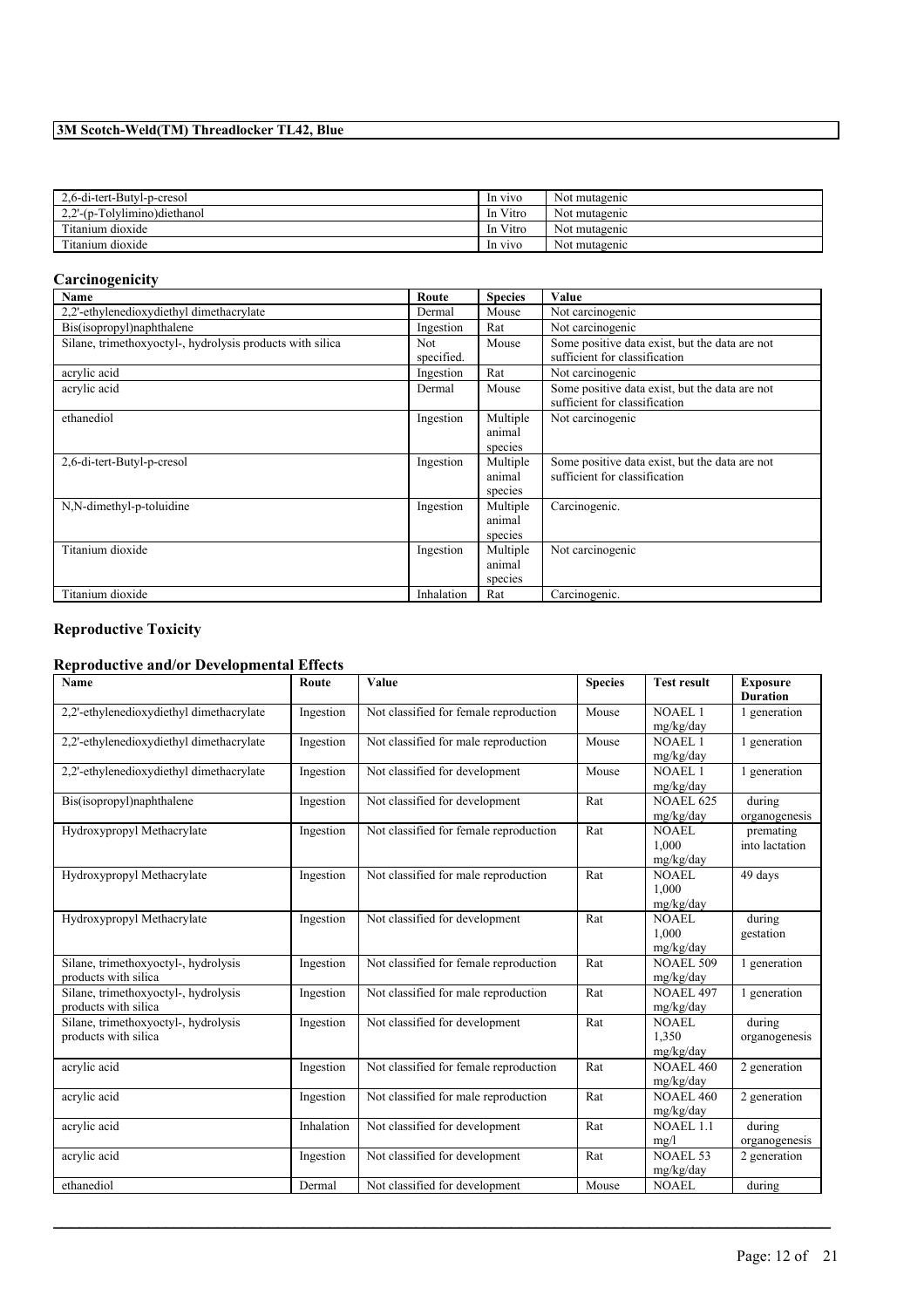|                            |            |                                        |       | 3,549            | organogenesis |
|----------------------------|------------|----------------------------------------|-------|------------------|---------------|
|                            |            |                                        |       | mg/kg/day        |               |
| ethanediol                 | Ingestion  | Not classified for development         | Mouse | <b>LOAEL 750</b> | during        |
|                            |            |                                        |       | mg/kg/day        | organogenesis |
| ethanediol                 | Inhalation | Not classified for development         | Mouse | NOAEL            | during        |
|                            |            |                                        |       | 1,000            | organogenesis |
|                            |            |                                        |       | mg/kg/day        |               |
| 2,6-di-tert-Butyl-p-cresol | Ingestion  | Not classified for female reproduction | Rat   | <b>NOAEL 500</b> | 2 generation  |
|                            |            |                                        |       | mg/kg/day        |               |
| 2,6-di-tert-Butyl-p-cresol | Ingestion  | Not classified for male reproduction   | Rat   | <b>NOAEL 500</b> | 2 generation  |
|                            |            |                                        |       | mg/kg/day        |               |
| 2,6-di-tert-Butyl-p-cresol | Ingestion  | Not classified for development         | Rat   | <b>NOAEL 100</b> | 2 generation  |
|                            |            |                                        |       | mg/kg/day        |               |

### **Target Organ(s)**

### **Specific Target Organ Toxicity - single exposure**

| <b>Name</b>                                          | Route      | <b>Target Organ(s)</b>                                                     | Value                                                                              | <b>Species</b>                    | <b>Test result</b>            | <b>Exposure</b><br><b>Duration</b> |
|------------------------------------------------------|------------|----------------------------------------------------------------------------|------------------------------------------------------------------------------------|-----------------------------------|-------------------------------|------------------------------------|
| Bis(isopropyl)naphthalene                            | Inhalation | respiratory irritation                                                     | Some positive data exist, but the<br>data are not sufficient for<br>classification | similar<br>health<br>hazards      | NOAEL Not<br>available        |                                    |
| Hydroxypropyl<br>Methacrylate                        | Inhalation | respiratory irritation                                                     | Some positive data exist, but the<br>data are not sufficient for<br>classification | similar<br>health<br>hazards      | NOAEL Not<br>available        |                                    |
| $\alpha$ , $\alpha$ -dimethylbenzyl<br>hydroperoxide | Inhalation | central nervous<br>system depression                                       | May cause drowsiness or<br>dizziness                                               | Human                             | <b>NOAEL Not</b><br>available | occupational<br>exposure           |
| $\alpha$ , $\alpha$ -dimethylbenzyl<br>hydroperoxide | Inhalation | respiratory irritation                                                     | May cause respiratory irritation                                                   | Human                             | <b>NOAEL Not</b><br>available | occupational<br>exposure           |
| $\alpha$ , $\alpha$ -dimethylbenzyl<br>hydroperoxide | Ingestion  | central nervous<br>system depression                                       | May cause drowsiness or<br>dizziness                                               | Professio<br>nal<br>judgeme<br>nt | <b>NOAEL Not</b><br>available |                                    |
| acrylic acid                                         | Inhalation | respiratory irritation                                                     | Some positive data exist, but the<br>data are not sufficient for<br>classification | Human                             | NOAEL Not<br>available        |                                    |
| ethanediol                                           | Ingestion  | heart   nervous<br>system   kidney<br>and/or bladder<br>respiratory system | Causes damage to organs                                                            | Human                             | NOAEL Not<br>available        | poisoning<br>and/or abuse          |
| ethanediol                                           | Ingestion  | central nervous<br>system depression                                       | May cause drowsiness or<br>dizziness                                               | Human                             | <b>NOAEL Not</b><br>available | poisoning<br>and/or abuse          |
| ethanediol                                           | Ingestion  | liver                                                                      | Not classified                                                                     | Human                             | NOAEL Not<br>available        | poisoning<br>and/or abuse          |
| $2,2'- (p-$<br>Tolylimino)diethanol                  | Inhalation | respiratory irritation                                                     | Some positive data exist, but the<br>data are not sufficient for<br>classification | similar<br>health<br>hazards      | NOAEL Not<br>available        |                                    |

## **Specific Target Organ Toxicity - repeated exposure**

| Name                                        | Route      | <b>Target Organ(s)</b>                                                                        | <b>Value</b>                                                                       | <b>Species</b> | <b>Test result</b>                 | <b>Exposure</b><br><b>Duration</b> |
|---------------------------------------------|------------|-----------------------------------------------------------------------------------------------|------------------------------------------------------------------------------------|----------------|------------------------------------|------------------------------------|
| 2,2'-ethylenedioxydiethyl<br>dimethacrylate | Dermal     | kidney and/or<br>bladder   blood                                                              | Not classified                                                                     | Mouse          | <b>NOAEL 833</b><br>mg/kg/day      | 78 weeks                           |
| Bis(isopropyl)naphthalene                   | Ingestion  | hematopoietic<br>system                                                                       | Some positive data exist, but the<br>data are not sufficient for<br>classification | Rat            | <b>NOAEL 170</b><br>mg/kg/day      | 6 months                           |
| Bis(isopropyl)naphthalene                   | Ingestion  | liver   immune<br>system   kidney<br>and/or bladder                                           | Not classified                                                                     | Rat            | <b>NOAEL 170</b><br>mg/kg/day      | 6 months                           |
| Hydroxypropyl<br>Methacrylate               | Inhalation | blood                                                                                         | Not classified                                                                     | Rat            | NOAEL0.5<br>mg/l                   | 21 days                            |
| Hydroxypropyl<br>Methacrylate               | Ingestion  | hematopoietic<br>system   heart  <br>endocrine system  <br>liver   immune<br>system   nervous | Not classified                                                                     | Rat            | <b>NOAEL</b><br>1,000<br>mg/kg/day | 41 days                            |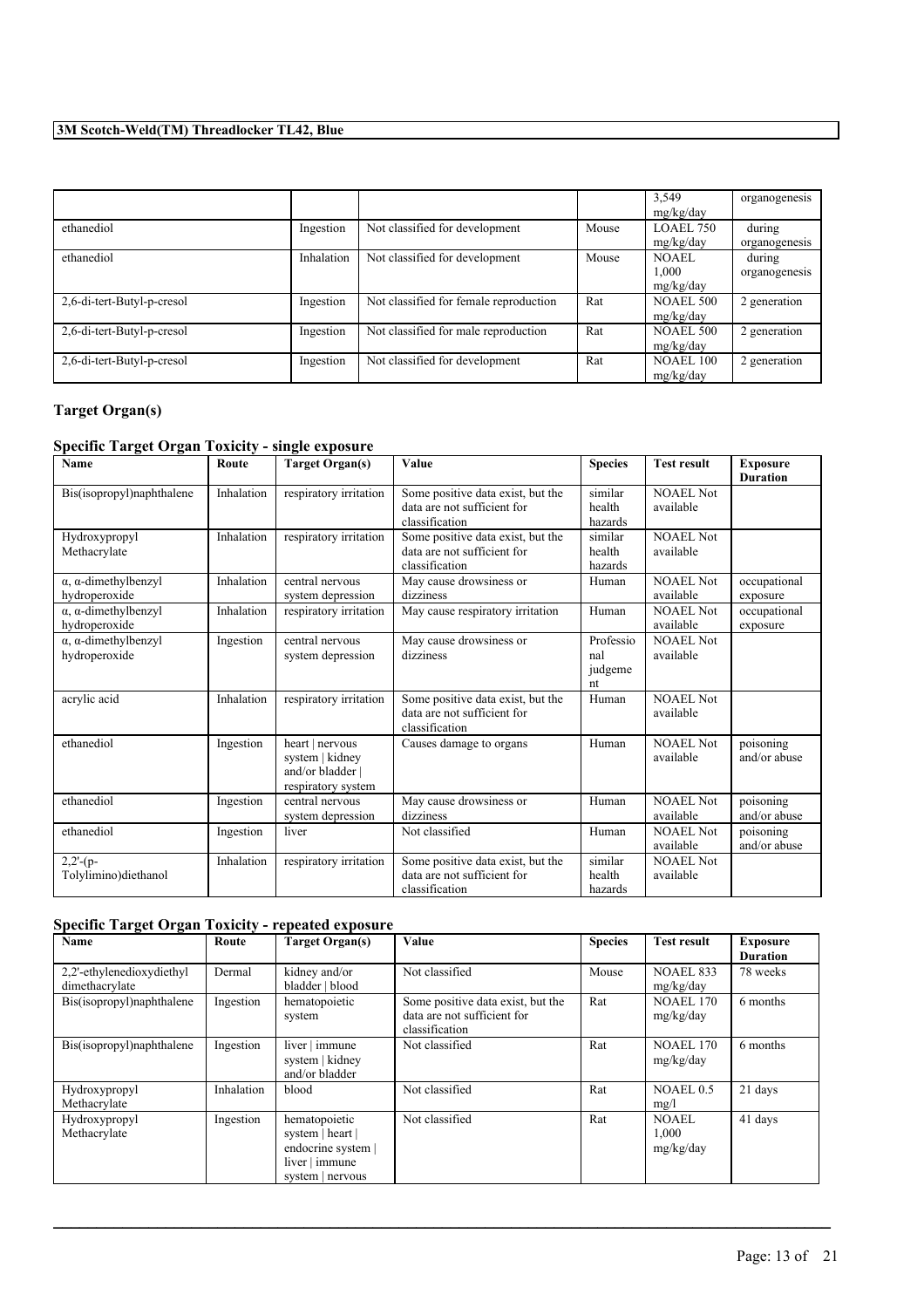|                                                                 |            | system   kidney<br>and/or bladder                                                           |                                                                                    |                               |                                     |                          |
|-----------------------------------------------------------------|------------|---------------------------------------------------------------------------------------------|------------------------------------------------------------------------------------|-------------------------------|-------------------------------------|--------------------------|
| Silane, trimethoxyoctyl-,<br>hydrolysis products with<br>silica | Inhalation | respiratory system  <br>silicosis                                                           | Not classified                                                                     | Human                         | <b>NOAEL Not</b><br>available       | occupational<br>exposure |
| $\alpha$ , $\alpha$ -dimethylbenzyl<br>hydroperoxide            | Inhalation | nervous system<br>respiratory system                                                        | Causes damage to organs through<br>prolonged or repeated exposure                  | Rat                           | LOAEL <sub>0.2</sub><br>mg/l        | 7 days                   |
| $\alpha$ , $\alpha$ -dimethylbenzyl<br>hydroperoxide            | Inhalation | heart   liver   kidney<br>and/or bladder                                                    | Not classified                                                                     | Rat                           | <b>NOAEL 0.03</b><br>mg/l           | 90 days                  |
| ethanediol                                                      | Ingestion  | kidney and/or<br>bladder                                                                    | Some positive data exist, but the<br>data are not sufficient for<br>classification | Rat                           | <b>NOAEL 200</b><br>mg/kg/day       | 2 years                  |
| ethanediol                                                      | Ingestion  | vascular system                                                                             | Not classified                                                                     | Rat                           | <b>NOAEL 200</b><br>mg/kg/day       | 2 years                  |
| ethanediol                                                      | Ingestion  | heart  <br>hematopoietic<br>system   liver  <br>immune system  <br>muscles                  | Not classified                                                                     | Rat                           | NOAEL.<br>1,000<br>mg/kg/day        | 2 years                  |
| ethanediol                                                      | Ingestion  | respiratory system                                                                          | Not classified                                                                     | Mouse                         | <b>NOAEL</b><br>12,000<br>mg/kg/day | 2 years                  |
| ethanediol                                                      | Ingestion  | skin   endocrine<br>system   bone, teeth,<br>nails, and/or hair<br>nervous system  <br>eyes | Not classified                                                                     | Multiple<br>animal<br>species | NOAEL<br>1,000<br>mg/kg/day         | 2 years                  |
| 2,6-di-tert-Butyl-p-cresol                                      | Ingestion  | liver                                                                                       | Some positive data exist, but the<br>data are not sufficient for<br>classification | Rat                           | <b>NOAEL 250</b><br>mg/kg/day       | 28 days                  |
| 2,6-di-tert-Butyl-p-cresol                                      | Ingestion  | kidney and/or<br>bladder                                                                    | Not classified                                                                     | Rat                           | <b>NOAEL 500</b><br>mg/kg/day       | 2 generation             |
| 2,6-di-tert-Butyl-p-cresol                                      | Ingestion  | blood                                                                                       | Not classified                                                                     | Rat                           | LOAEL 420<br>mg/kg/day              | 40 days                  |
| 2,6-di-tert-Butyl-p-cresol                                      | Ingestion  | endocrine system                                                                            | Not classified                                                                     | Rat                           | <b>NOAEL 25</b><br>mg/kg/day        | 2 generation             |
| 2,6-di-tert-Butyl-p-cresol                                      | Ingestion  | heart                                                                                       | Not classified                                                                     | Mouse                         | <b>NOAEL</b><br>3,480<br>mg/kg/day  | 10 weeks                 |
| Titanium dioxide                                                | Inhalation | respiratory system                                                                          | Some positive data exist, but the<br>data are not sufficient for<br>classification | Rat                           | $LOAEL$ <sub>0.01</sub><br>mg/l     | 2 years                  |
| Titanium dioxide                                                | Inhalation | pulmonary fibrosis                                                                          | Not classified                                                                     | Human                         | <b>NOAEL Not</b><br>available       | occupational<br>exposure |

#### **Aspiration Hazard**

| Name                                               | ⁄ alue              |
|----------------------------------------------------|---------------------|
| $-$<br>vDnaphthalene<br>B <sub>1S</sub><br>130010D | hazarc<br>эr<br>SDF |

Please contact the address or phone number listed on the first page of the SDS for additional toxicological information **on this material and/or its components.**

# **SECTION 12: Ecological information**

The information below may not agree with the EU material classification in Section 2 and/or the ingredient classifications in Section 3 if specific ingredient classifications are mandated by a competent authority. In addition, statements and data presented in Section 12 are based on UN GHS calculation rules and classifications derived from **3M assessments.**

 $\mathcal{L}_\mathcal{L} = \mathcal{L}_\mathcal{L} = \mathcal{L}_\mathcal{L} = \mathcal{L}_\mathcal{L} = \mathcal{L}_\mathcal{L} = \mathcal{L}_\mathcal{L} = \mathcal{L}_\mathcal{L} = \mathcal{L}_\mathcal{L} = \mathcal{L}_\mathcal{L} = \mathcal{L}_\mathcal{L} = \mathcal{L}_\mathcal{L} = \mathcal{L}_\mathcal{L} = \mathcal{L}_\mathcal{L} = \mathcal{L}_\mathcal{L} = \mathcal{L}_\mathcal{L} = \mathcal{L}_\mathcal{L} = \mathcal{L}_\mathcal{L}$ 

#### **12.1. Toxicity**

No product test data available.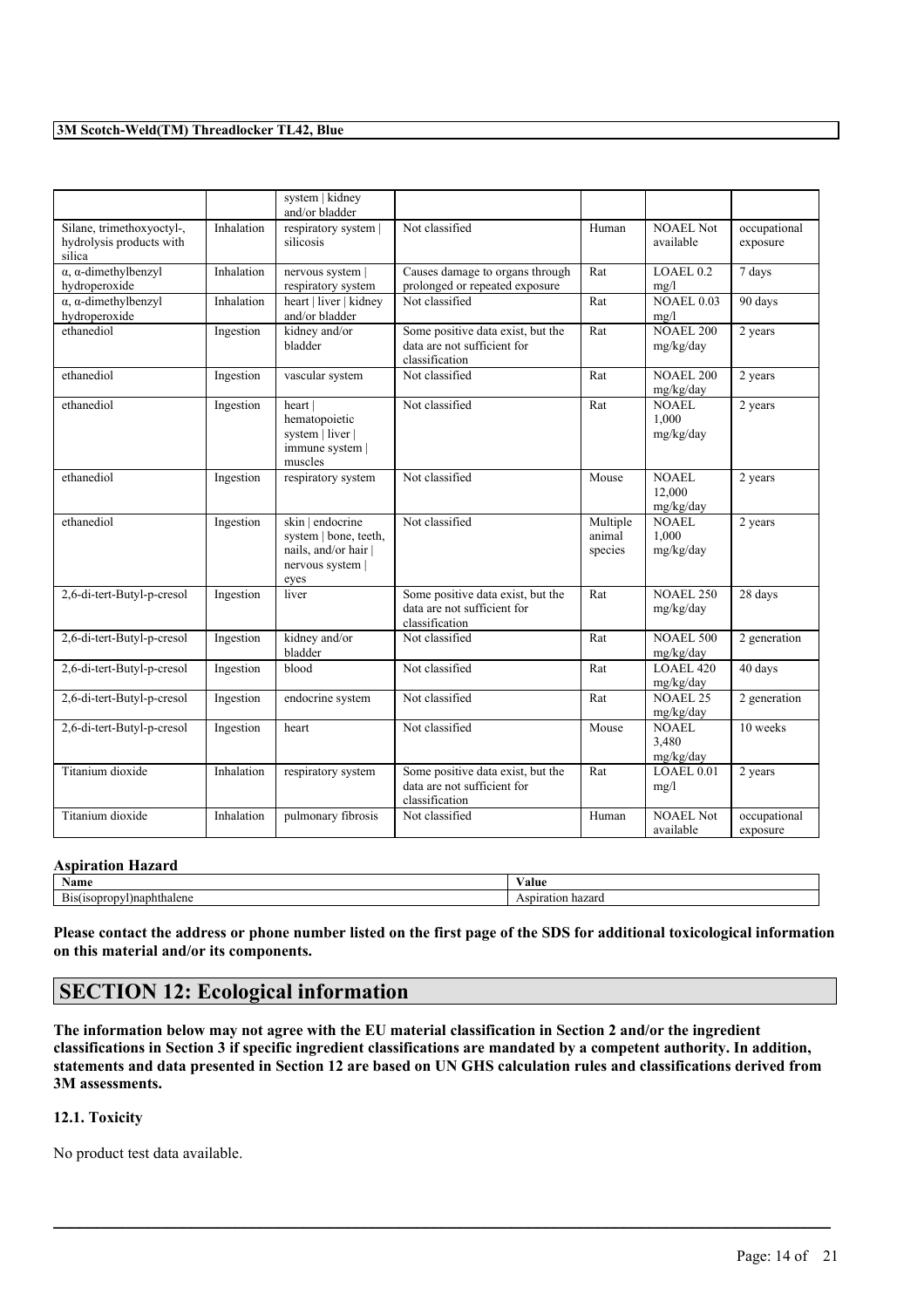| <b>Material</b>                                                    | CAS#           | Organism       | <b>Type</b>  | <b>Exposure</b>       | <b>Test endpoint</b>        | <b>Test result</b>    |
|--------------------------------------------------------------------|----------------|----------------|--------------|-----------------------|-----------------------------|-----------------------|
| $2,2'$ -<br>ethylenedioxydiethyl<br>dimethacrylate                 | 109-16-0       | Green Algae    | Experimental | $\overline{72}$ hours | <b>EC50</b>                 | $>100$ mg/l           |
| $2,2'$ -<br>ethylenedioxydiethyl<br>dimethacrylate                 | $109 - 16 - 0$ | Zebra Fish     | Experimental | 96 hours              | LC50                        | $16.4$ mg/l           |
| $2,2'$ -<br>ethylenedioxydiethyl<br>dimethacrylate                 | $109 - 16 - 0$ | Green algae    | Experimental | 72 hours              | <b>NOEC</b>                 | $18.6$ mg/l           |
| 2.2'<br>ethylenedioxydiethyl<br>dimethacrylate                     | $109 - 16 - 0$ | Water flea     | Experimental | 21 days               | <b>NOEC</b>                 | $32$ mg/l             |
| Bis(isopropyl)naphthale 38640-62-9<br>ne                           |                | Ricefish       | Experimental | 96 hours              | LC50                        | 2.44 mg/l             |
| Bis(isopropyl)naphthale 38640-62-9<br>ne                           |                | Water flea     | Experimental | 48 hours              | Effect Level 50%            | $1.7$ mg/l            |
| Bis(isopropyl)naphthale 38640-62-9<br>ne                           |                | Green algae    | Experimental | 72 hours              | <b>NOEC</b>                 | $0.15$ mg/l           |
| Bis(isopropyl)naphthale 38640-62-9<br>ne                           |                | Water flea     | Experimental | 21 days               | <b>NOEC</b>                 | $0.013$ mg/l          |
| Silane,<br>trimethoxyoctyl-,<br>hydrolysis products<br>with silica | 68909-20-6     | Algae          | Estimated    | 72 hours              | <b>EC50</b>                 | $>100$ mg/l           |
| Hydroxypropyl<br>Methacrylate                                      | 27813-02-1     | Golden Orfe    | Experimental | 48 hours              | <b>EC50</b>                 | 493 mg/l              |
| Hydroxypropyl<br>Methacrylate                                      | 27813-02-1     | Green Algae    | Experimental | 72 hours              | <b>EC50</b>                 | $>97.2$ mg/l          |
| Hydroxypropyl<br>Methacrylate                                      | 27813-02-1     | Water flea     | Experimental | 48 hours              | EC50                        | $>143$ mg/l           |
| Hydroxypropyl<br>Methacrylate                                      | 27813-02-1     | Green Algae    | Experimental | 72 hours              | <b>NOEC</b>                 | 97.2 mg/l             |
| Hydroxypropyl<br>Methacrylate                                      | 27813-02-1     | Water flea     | Experimental | 21 days               | NOEC                        | 45.2 mg/l             |
| .2-Benzisothiazol-<br>3(2H)-one 1,1-dioxide                        | 81-07-2        | Guppy          | Estimated    | 96 hours              | LC50                        | $>100$ mg/l           |
| 1,2-Benzisothiazol-<br>3(2H)-one 1,1-dioxide                       | $81 - 07 - 2$  | Green algae    | Experimental | 72 hours              | <b>EC50</b>                 | $>200$ mg/l           |
| 1.2-Benzisothiazol-<br>3(2H)-one 1,1-dioxide                       | 81-07-2        | Water flea     | Experimental | 48 hours              | EC50                        | $>1,000$ mg/l         |
| $\alpha$ , $\alpha$ -dimethylbenzyl<br>hydroperoxide               | 80-15-9        | Green algae    | Experimental | 72 hours              | <b>EC50</b>                 | $3.1$ mg/l            |
| $\alpha$ , $\alpha$ -dimethylbenzyl<br>hydroperoxide               | 80-15-9        | Rainbow trout  | Experimental | 96 hours              | LC50                        | $3.9$ mg/l            |
| $\alpha$ , $\alpha$ -dimethylbenzyl<br>hydroperoxide               | 80-15-9        | Water flea     | Experimental | 48 hours              | <b>EC50</b>                 | 18.84 mg/l            |
| $\alpha$ , $\alpha$ -dimethylbenzyl<br>hydroperoxide               | 80-15-9        | Green algae    | Experimental | 72 hours              | <b>NOEC</b>                 | $1$ mg/ $1$           |
| acrylic acid                                                       | $79 - 10 - 7$  | Green algae    | Experimental | 72 hours              | <b>EC50</b>                 | $0.13$ mg/l           |
| acrylic acid                                                       | $79-10-7$      | Rainbow trout  | Experimental | 96 hours              | LC50                        | $27 \text{ mg/l}$     |
| acrylic acid                                                       | $79-10-7$      | Water flea     | Experimental | 48 hours              | EC50                        | 95 mg/l               |
| acrylic acid                                                       | $79 - 10 - 7$  | Green algae    | Experimental | 72 hours              | Effect<br>Concentration 10% | $0.03$ mg/l           |
| acrylic acid                                                       | 79-10-7        | Water flea     | Experimental | 21 days               | NOEC                        | $3.8$ mg/l            |
| ethanediol                                                         | $107 - 21 - 1$ | Fathead minnow | Experimental | 96 hours              | LC50                        | 8,050 mg/l            |
| ethanediol                                                         | $107 - 21 - 1$ | Green algae    | Experimental | 72 hours              | EC50                        | $>1,000 \text{ mg/l}$ |
| ethanediol                                                         | $107 - 21 - 1$ | Water flea     | Experimental | 48 hours              | <b>EC50</b>                 | $>1,100$ mg/l         |
| ethanediol                                                         | $107 - 21 - 1$ | Green Algae    | Experimental | 72 hours              | <b>NOEC</b>                 | $1,000 \text{ mg/l}$  |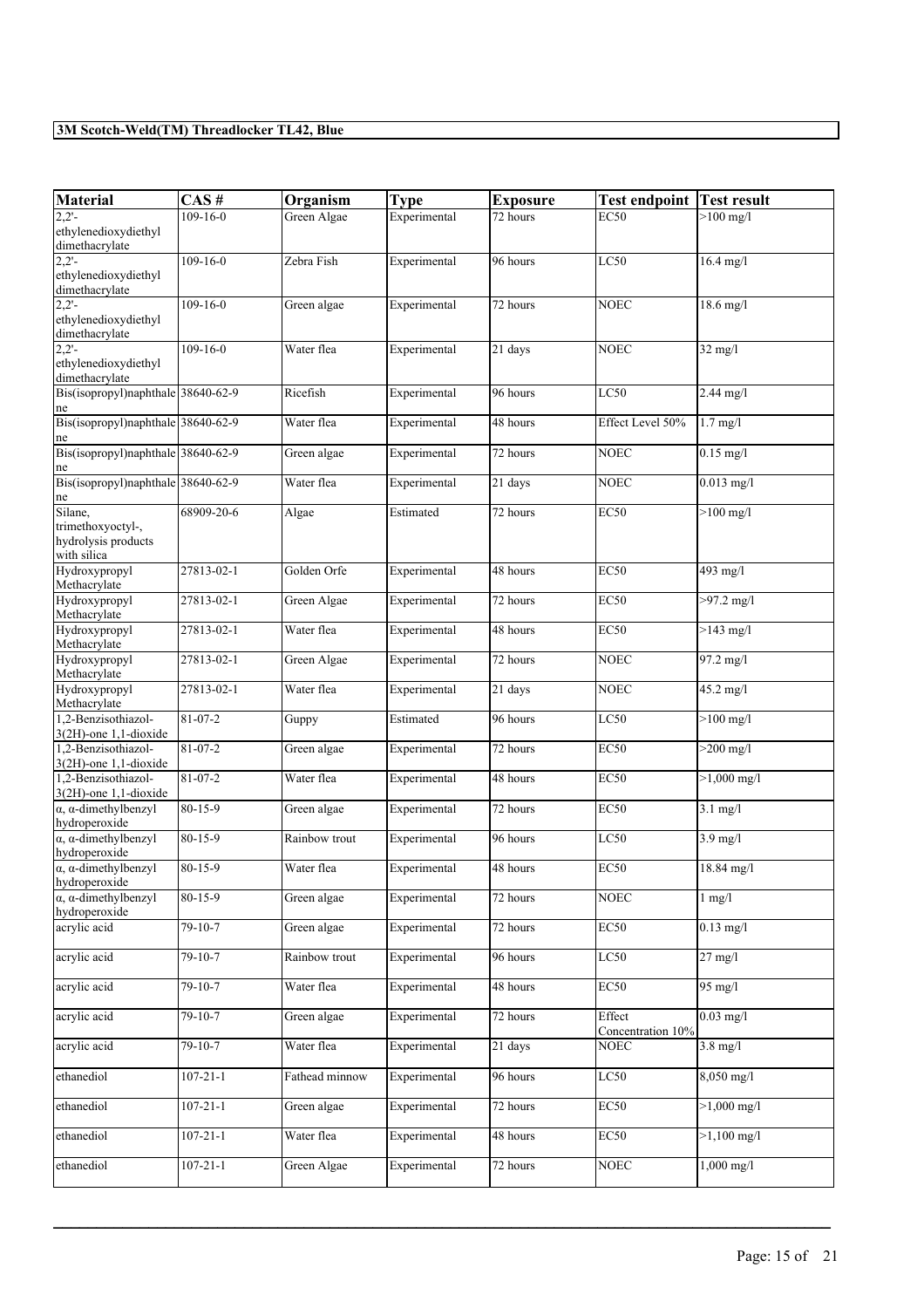| ethanediol                          | $107 - 21 - 1$  | Water flea     | Experimental | 21 days  | <b>NOEC</b>                       | $100$ mg/l               |
|-------------------------------------|-----------------|----------------|--------------|----------|-----------------------------------|--------------------------|
| Naphthalene, (1-<br>methylethyl)-   | 29253-36-9      | Green Algae    | Experimental | 72 hours | <b>EC50</b>                       | $0.245$ mg/l             |
| Naphthalene, (1-<br>methylethyl)-   | 29253-36-9      | Ricefish       | Experimental | 96 hours | LC50                              | $0.74$ mg/l              |
| Naphthalene, (1-<br>methylethyl)-   | 29253-36-9      | Water flea     | Experimental | 48 hours | <b>EC50</b>                       | $0.67$ mg/l              |
| Naphthalene, (1-<br>methylethyl)-   | 29253-36-9      | Water flea     | Estimated    | 21 days  | <b>NOEC</b>                       | $0.013$ mg/l             |
| Naphthalene, (1-<br>methylethyl)-   | 29253-36-9      | Green Algae    | Experimental | 72 hours | <b>NOEC</b>                       | $0.079$ mg/l             |
| $2'$ -<br>Phenylacetohydrazide      | $114 - 83 - 0$  | Water flea     | Estimated    | 24 hours | <b>EC50</b>                       | $2 \overline{\text{mg}}$ |
| $2'$ -<br>Phenylacetohydrazide      | $114 - 83 - 0$  | Zebra Fish     | Estimated    | 96 hours | LC50                              | $0.16$ mg/l              |
| $2'$ -<br>Phenylacetohydrazide      | $114 - 83 - 0$  | Zebra Fish     | Estimated    | 16 days  | <b>NOEC</b>                       | $0.00049$ mg/l           |
| $2,2-(p-$<br>Tolylimino)diethanol   | 3077-12-1       | Common Carp    | Estimated    | 96 hours | LC50                              | $>100 \text{ mg/l}$      |
| $2,2'$ -(p-<br>Tolylimino)diethanol | $3077 - 12 - 1$ | Green Algae    | Estimated    | 72 hours | EC50                              | $>100$ mg/l              |
| $2,2-(p-$<br>Tolylimino)diethanol   | 3077-12-1       | Water flea     | Estimated    | 48 hours | EC50                              | $48 \text{ mg}/l$        |
| $2,2-(p-$<br>Tolylimino)diethanol   | $3077 - 12 - 1$ | Green Algae    | Estimated    | 72 hours | <b>NOEC</b>                       | $100$ mg/l               |
| 2,6-di-tert-Butyl-p-<br>cresol      | 128-37-0        | Green algae    | Experimental | 72 hours | <b>EC50</b>                       | $>0.4$ mg/l              |
| 2,6-di-tert-Butyl-p-<br>cresol      | 128-37-0        | Water flea     | Experimental | 48 hours | <b>EC50</b>                       | $0.48$ mg/l              |
| 2,6-di-tert-Butyl-p-<br>cresol      | $128 - 37 - 0$  | Zebra Fish     | Experimental | 96 hours | No tox obs at lmt<br>of water sol | $>100$ mg/l              |
| 2,6-di-tert-Butyl-p-<br>cresol      | 128-37-0        | Green algae    | Experimental | 72 hours | Effect<br>Concentration 10%       | $0.4$ mg/l               |
| 2,6-di-tert-Butyl-p-<br>cresol      | $128 - 37 - 0$  | Ricefish       | Experimental | 42 days  | <b>NOEC</b>                       | $0.053$ mg/l             |
| 2,6-di-tert-Butyl-p-<br>cresol      | 128-37-0        | Water flea     | Experimental | 21 days  | <b>NOEC</b>                       | $0.023$ mg/l             |
| N,N-dimethyl-p-<br>toluidine        | 99-97-8         | Green Algae    | Estimated    | 72 hours | <b>EC50</b>                       | $22 \text{ mg/l}$        |
| N,N-dimethyl-p-<br>toluidine        | 99-97-8         | Water flea     | Estimated    | 48 hours | <b>EC50</b>                       | $13.7 \text{ mg}/1$      |
| N,N-dimethyl-p-<br>toluidine        | 99-97-8         | Fathead minnow | Experimental | 96 hours | LC50                              | 46 mg/l                  |
| Titanium dioxide                    | 13463-67-7      | Diatom         | Experimental | 72 hours | <b>EC50</b>                       | $>10,000$ mg/l           |
| Titanium dioxide                    | 13463-67-7      | Fathead minnow | Experimental | 96 hours | LC50                              | $>100 \text{ mg/l}$      |
| Titanium dioxide                    | 13463-67-7      | Water flea     | Experimental | 48 hours | <b>EC50</b>                       | $>100$ mg/l              |
| Titanium dioxide                    | 13463-67-7      | Diatom         | Experimental | 72 hours | <b>NOEC</b>                       | $5,600$ mg/l             |

# **12.2. Persistence and degradability**

| Material                     | <b>CAS Nbr</b> | Test type         | <b>Duration</b> | <b>Study Type</b> | <b>Test result</b> | <b>Protocol</b>                |
|------------------------------|----------------|-------------------|-----------------|-------------------|--------------------|--------------------------------|
| $2,2'$ -ethylenedioxydiethyl | $109 - 16 - 0$ | Experimental      | 28 days         | ICO2 evolution    | $85\%$ weight      | OECD 301B - Modified           |
| dimethacrylate               |                | Biodegradation    |                 |                   |                    | sturm or CO <sub>2</sub>       |
| Bis(isopropyl)naphthalene    | 38640-62-9     | Data not availbl- |                 |                   | N/A                |                                |
|                              |                | insufficient      |                 |                   |                    |                                |
| Silane, trimethoxyoctyl-,    | 68909-20-6     | Data not availbl- |                 |                   | N/A                |                                |
| hydrolysis products with     |                | insufficient      |                 |                   |                    |                                |
| silica                       |                |                   |                 |                   |                    |                                |
| Hydroxypropyl                | 27813-02-1     | Experimental      | 28 days         | <b>BOD</b>        | 181 %              | $[OECD 301C - MITI test (I)]$  |
| Methacrylate                 |                | Biodegradation    |                 |                   | BOD/ThBOD          |                                |
| 1,2-Benzisothiazol-3(2H)-    | 81-07-2        | Estimated         | 28 days         | <b>BOD</b>        | 32.09 %            | <b>IOECD 301F - Manometric</b> |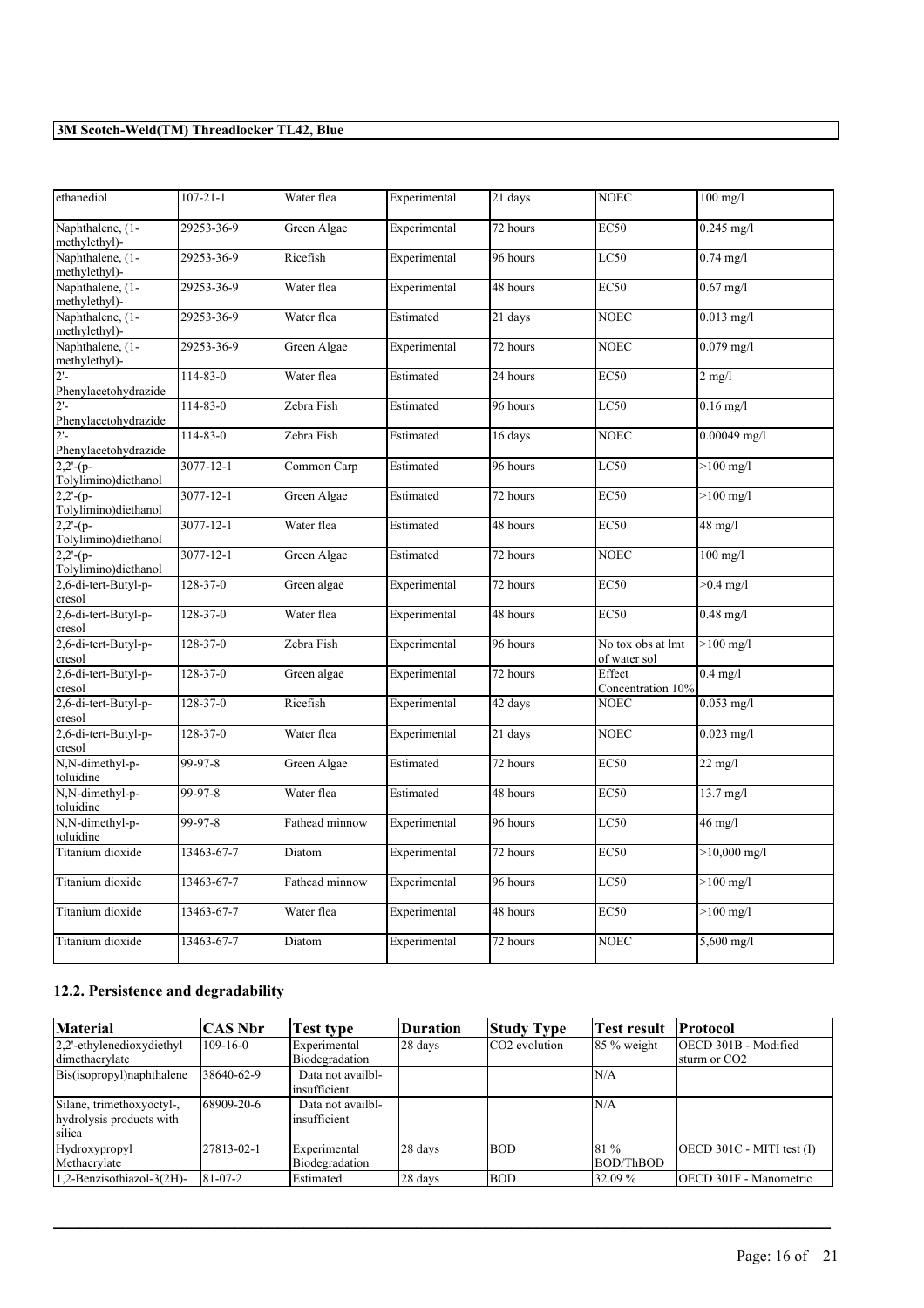| one 1,1-dioxide                                      |                | Biodegradation                    |         |                                   | <b>BOD/ThBOD</b>                                                  | respirometry                                     |
|------------------------------------------------------|----------------|-----------------------------------|---------|-----------------------------------|-------------------------------------------------------------------|--------------------------------------------------|
| $\alpha$ , $\alpha$ -dimethylbenzyl<br>hydroperoxide | $80 - 15 - 9$  | Experimental<br>Biodegradation    | 28 days | <b>BOD</b>                        | $10\%$<br><b>BOD/ThBOD</b>                                        | OECD 301C - MITI test (I)                        |
| acrylic acid                                         | 79-10-7        | Estimated<br>Photolysis           |         | Photolytic half-life<br>(in air)  | 3.2 days (t 1/2)                                                  | Other methods                                    |
| acrylic acid                                         | $79 - 10 - 7$  | Experimental<br>Biodegradation    | 28 days | <b>BOD</b>                        | 81 %<br><b>BOD/ThBOD</b>                                          | OECD 301D - Closed bottle<br>test                |
| ethanediol                                           | $107 - 21 - 1$ | Experimental<br>Biodegradation    | 14 days | <b>BOD</b>                        | 190 %<br><b>BOD/ThBOD</b>                                         | OECD 301C - MITI test (I)                        |
| Naphthalene, (1-<br>methylethyl)-                    | 29253-36-9     | Experimental<br>Biodegradation    | 28 days | CO <sub>2</sub> evolution         | 63 %CO2<br>evolution/THC<br>O <sub>2</sub> evolution              | OECD 310 CO2 Headspace                           |
| 2'-Phenylacetohydrazide                              | 114-83-0       | Estimated<br>Biodegradation       | 28 days | Dissolv. Organic<br>Carbon Deplet | $97\%$ weight                                                     | OECD 301E - Modified<br><b>OECD</b> Scre         |
| $2,2-(p-$<br>Tolylimino) diethanol                   | 3077-12-1      | Estimated<br>Biodegradation       | 29 days | CO <sub>2</sub> evolution         | 1.5 %CO <sub>2</sub><br>evolution/THC<br>O <sub>2</sub> evolution | OECD 301B - Modified<br>sturm or CO <sub>2</sub> |
| 2,6-di-tert-Butyl-p-cresol                           | $128 - 37 - 0$ | Data not availbl-<br>insufficient |         |                                   | N/A                                                               |                                                  |
| N,N-dimethyl-p-toluidine                             | 99-97-8        | Estimated<br>Biodegradation       | 14 days | <b>BOD</b>                        | $10\%$<br><b>BOD/ThBOD</b>                                        | OECD 301C - MITI test (I)                        |
| Titanium dioxide                                     | 13463-67-7     | Data not availbl-<br>insufficient |         |                                   | N/A                                                               |                                                  |

### **12.3 : Bioaccumulative potential**

| <b>Material</b>                                                 | Cas No.         | Test type                                                   | <b>Duration</b> | <b>Study Type</b>                | <b>Test result</b> | Protocol                                                         |
|-----------------------------------------------------------------|-----------------|-------------------------------------------------------------|-----------------|----------------------------------|--------------------|------------------------------------------------------------------|
| 2,2'-ethylenedioxydiethyl<br>dimethacrylate                     | $109 - 16 - 0$  | Experimental<br>Bioconcentration                            |                 | Log Kow                          | 2.3                | Other methods                                                    |
| Bis(isopropyl)naphthalene                                       | 38640-62-9      | <b>Experimental BCF-</b><br>Carp                            | 36 days         | <b>Bioaccumulation</b><br>factor | 1800-6400          | <b>OECD 305E -</b><br>Bioaccumulation flow-<br>through fish test |
| Silane, trimethoxyoctyl-,<br>hydrolysis products with<br>silica | 68909-20-6      | Data not available<br>or insufficient for<br>classification | N/A             | N/A                              | N/A                | N/A                                                              |
| Hydroxypropyl<br>Methacrylate                                   | 27813-02-1      | Experimental<br><b>Bioconcentration</b>                     |                 | Log Kow                          | 0.97               | Other methods                                                    |
| 1,2-Benzisothiazol-3(2H)-<br>one 1.1-dioxide                    | $81-07-2$       | Experimental<br>Bioconcentration                            |                 | Log Kow                          | $\overline{0.3}$   | Other methods                                                    |
| $\alpha$ , $\alpha$ -dimethylbenzyl<br>hydroperoxide            | 80-15-9         | Experimental<br>Bioconcentration                            |                 | Log Kow                          | 1.82               | Other methods                                                    |
| acrylic acid                                                    | $79 - 10 - 7$   | Experimental<br>Bioconcentration                            |                 | Log Kow                          | 0.46               | Other methods                                                    |
| ethanediol                                                      | $107 - 21 - 1$  | Experimental<br>Bioconcentration                            |                 | Log Kow                          | $-1.36$            | Other methods                                                    |
| Naphthalene, (1-<br>methylethyl)-                               | 29253-36-9      | <b>Experimental BCF-</b><br>Carp                            | 56 days         | Bioaccumulation<br>factor        | 870                | <b>OECD 305E -</b><br>Bioaccumulation flow-<br>through fish test |
| 2'-Phenylacetohydrazide                                         | 114-83-0        | <b>Estimated BCF -</b><br>Other                             |                 | <b>Bioaccumulation</b><br>factor | 5                  | Estimated: Bioconcentration<br>factor                            |
| $2,2-(p-$<br>Tolylimino)diethanol                               | $3077 - 12 - 1$ | Experimental<br><b>Bioconcentration</b>                     |                 | Log Kow                          | 2.0                | Other methods                                                    |
| 2,6-di-tert-Butyl-p-cresol                                      | $128 - 37 - 0$  | <b>Experimental BCF-</b><br>Carp                            | 56 days         | <b>Bioaccumulation</b><br>factor | 1277               | <b>OECD 305E -</b><br>Bioaccumulation flow-<br>through fish test |
| N,N-dimethyl-p-toluidine                                        | 99-97-8         | Experimental<br><b>Bioconcentration</b>                     |                 | Log Kow                          | 1.73               | Other methods                                                    |
| Titanium dioxide                                                | 13463-67-7      | <b>Experimental BCF-</b><br>Carp                            | 42 days         | Bioaccumulation<br><b>factor</b> | 9.6                | Other methods                                                    |

 $\mathcal{L}_\mathcal{L} = \mathcal{L}_\mathcal{L} = \mathcal{L}_\mathcal{L} = \mathcal{L}_\mathcal{L} = \mathcal{L}_\mathcal{L} = \mathcal{L}_\mathcal{L} = \mathcal{L}_\mathcal{L} = \mathcal{L}_\mathcal{L} = \mathcal{L}_\mathcal{L} = \mathcal{L}_\mathcal{L} = \mathcal{L}_\mathcal{L} = \mathcal{L}_\mathcal{L} = \mathcal{L}_\mathcal{L} = \mathcal{L}_\mathcal{L} = \mathcal{L}_\mathcal{L} = \mathcal{L}_\mathcal{L} = \mathcal{L}_\mathcal{L}$ 

# **12.4. Mobility in soil**

Please contact manufacturer for more details

#### **12.5. Results of the PBT and vPvB assessment**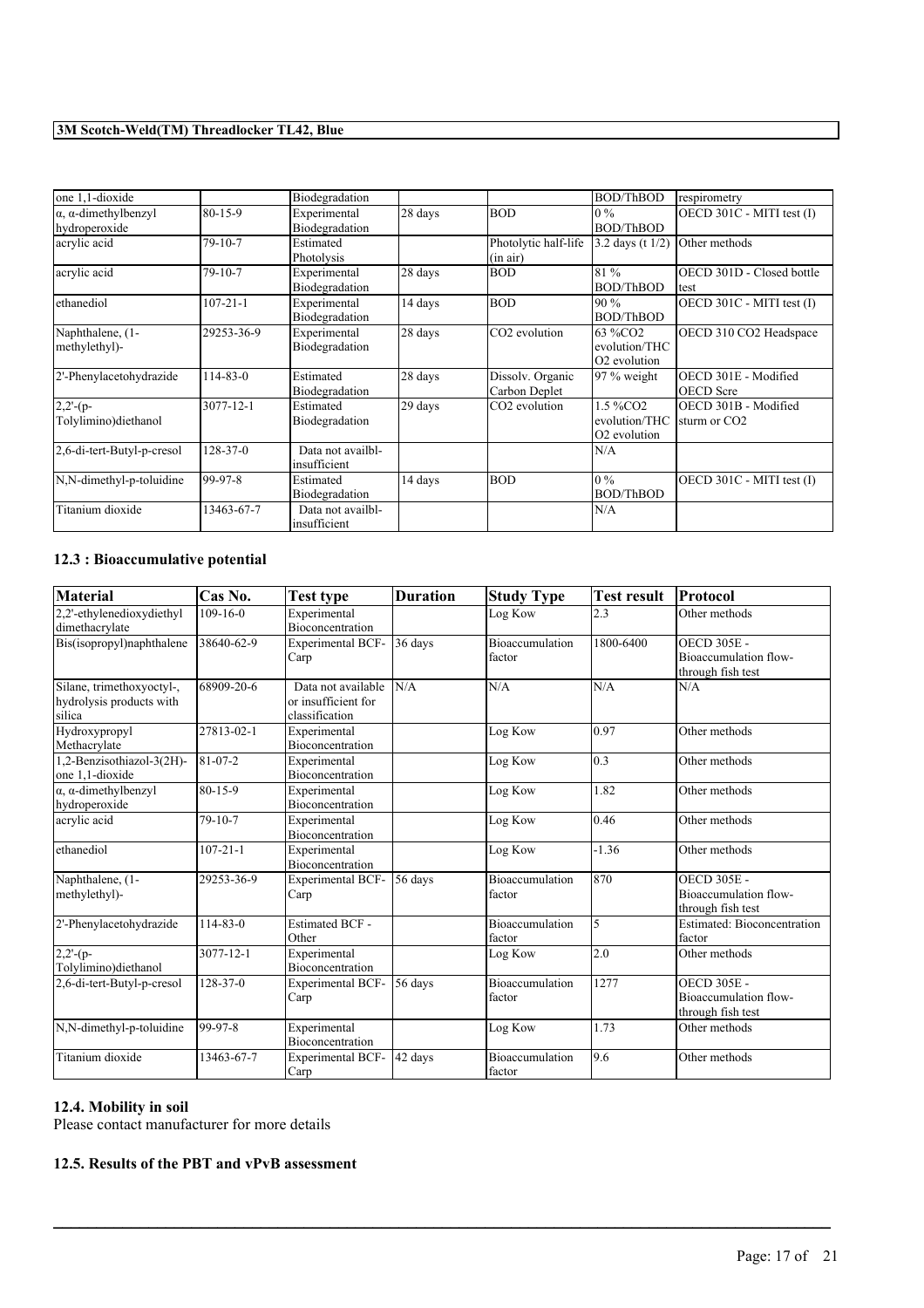This material does not contain any substances that are assessed to be a PBT or vPvB

#### **12.6. Other adverse effects**

No information available.

# **SECTION 13: Disposal considerations**

#### **13.1 Waste treatment methods**

Dispose of contents/ container in accordance with the local/regional/national/international regulations.

Dispose of completely cured (or polymerized) material in a permitted industrial waste facility. As a disposal alternative, incinerate uncured product in a permitted waste incineration facility. Proper destruction may require the use of additional fuel during incineration processes. Empty drums/barrels/containers used for transporting and handling hazardous chemicals (chemical substances/mixtures/preparations classified as Hazardous as per applicable regulations) shall be considered, stored, treated & disposed of as hazardous wastes unless otherwise defined by applicable waste regulations. Consult with the respective regulating authorities to determine the available treatment and disposal facilities.

The coding of a waste stream is based on the application of the product by the consumer. Since this is out of the control of 3M, no waste code(s) for products after use will be provided. Please refer to the European Waste Code (EWC - 2000/532/EC and amendments) to assign the correct waste code to your waste stream. Ensure national and/or regional regulations are complied with and always use a licensed waste contractor.

#### **EU waste code (product as sold)**

08 04 09\* Waste adhesives and sealants containing organic solvents or other dangerous substances 20 01 27\* Paint, inks, adhesives and resins containing dangerous substances

# **SECTION 14: Transportation information**

UU-0015-0200-2, UU-0015-0371-1, UU-0015-0390-1

**ADR/RID:** UN3082, ENVIRONMENTALLY HAZARDOUS SUBSTANCE,LIQUID,N.O.S.LIMITED QUANTITY, (BIS(ISOPROPYL)NAPHTHALENE), 9., III, (-), ADR Classification Code: M6. **IMDG-CODE:** UN3082, ENVIRONMENTALLY HAZARDOUS SUBSTANCE,LIQUID, N.O.S., (BIS(ISOPROPYL)NAPHTHALENE), 9., III, IMDG-Code segregation code: NONE, LIMITED QUANTITY, EMS: FA,SF. **ICAO/IATA:** UN3082, ENVIRONMENTALLY HAZARDOUS SUBSTANCE, LIQUID, N.O.S., (BIS(ISOPROPYL)NAPHTHALENE), 9., III, fish and tree marking may be required (> 5kg/l).

# **SECTION 15: Regulatory information**

**15.1. Safety, health and environmental regulations/legislation specific for the substance or mixture**

| Carcinogenicity                          |                |                                              |                             |
|------------------------------------------|----------------|----------------------------------------------|-----------------------------|
| Ingredient                               | <b>CAS Nbr</b> | <b>Classification</b>                        | <b>Regulation</b>           |
| 2,6-di-tert-Butyl-p-cresol               | $128 - 37 - 0$ | Gr. 3: Not classifiable                      | <b>International Agency</b> |
|                                          |                |                                              | for Research on Cancer      |
| acrylic acid                             | $79-10-7$      | Gr. 3: Not classifiable                      | International Agency        |
|                                          |                |                                              | for Research on Cancer      |
| N,N-dimethyl-p-toluidine                 | $99-97-8$      | Grp. 2B: Possible human International Agency |                             |
|                                          |                | carc.                                        | for Research on Cancer      |
| 1,2-Benzisothiazol-3(2H)-one 1,1-dioxide | $81 - 07 - 2$  | Gr. 3: Not classifiable                      | <b>International Agency</b> |
|                                          |                |                                              | for Research on Cancer      |
| Titanium dioxide                         | 13463-67-7     | Grp. 2B: Possible human International Agency |                             |
|                                          |                | carc.                                        | for Research on Cancer      |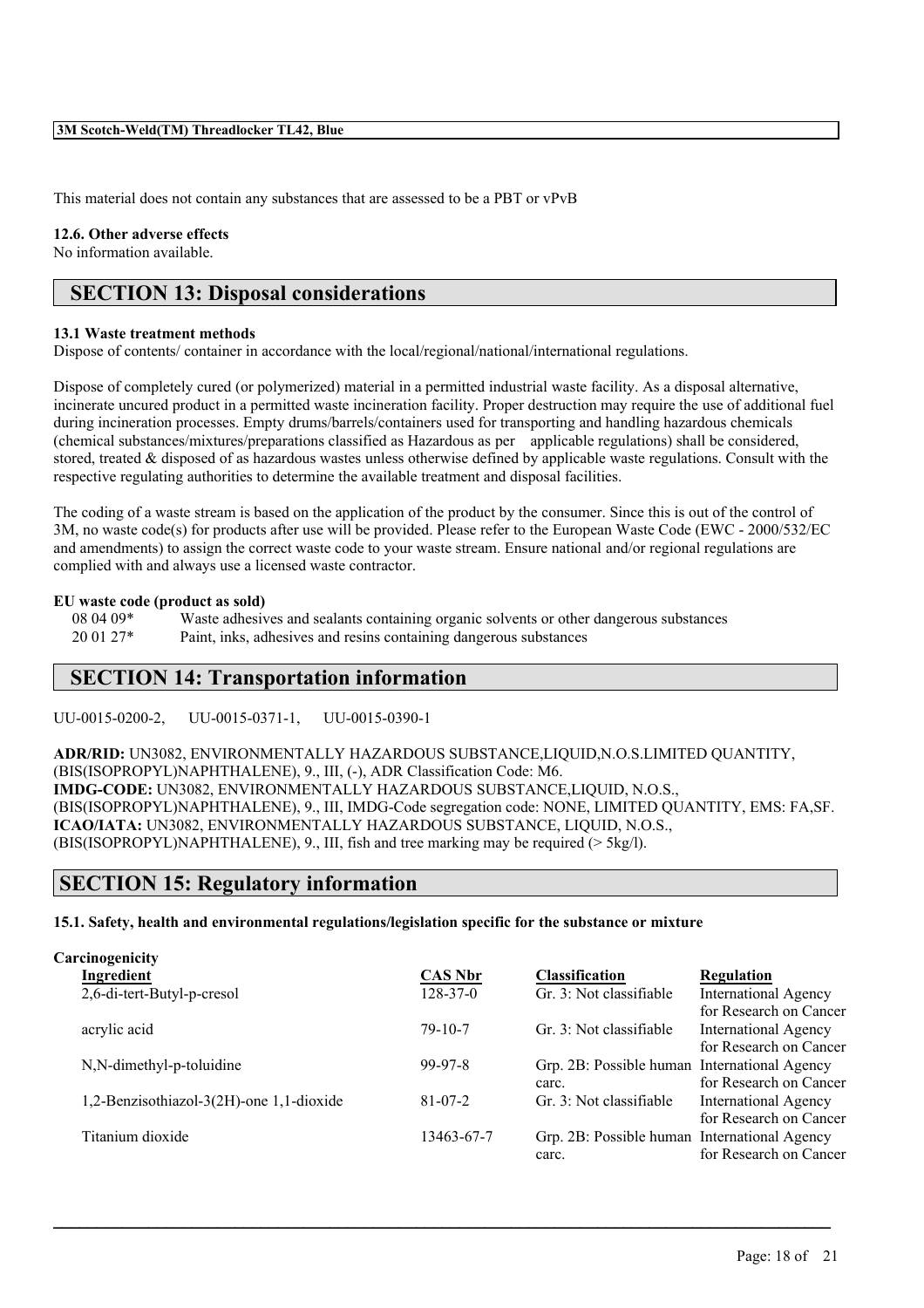#### **15.2. Chemical Safety Assessment**

A chemical safety assessment has not been carried out for this mixture. Chemical safety assessments for the contained substances may have been carried out by the registrants of the substances in accordance with Regulation (EC) No 1907/2006, as amended.

## **SECTION 16: Other information**

#### **List of relevant H statements**

| H <sub>226</sub>  | Flammable liquid and vapour.                                       |
|-------------------|--------------------------------------------------------------------|
| H <sub>242</sub>  | Heating may cause a fire.                                          |
| H <sub>301</sub>  | Toxic if swallowed.                                                |
| H <sub>3</sub> 02 | Harmful if swallowed.                                              |
| H <sub>304</sub>  | May be fatal if swallowed and enters airways.                      |
| H311              | Toxic in contact with skin.                                        |
| H312              | Harmful in contact with skin.                                      |
| H <sub>3</sub> 14 | Causes severe skin burns and eye damage.                           |
| H315              | Causes skin irritation.                                            |
| H317              | May cause an allergic skin reaction.                               |
| H318              | Causes serious eye damage.                                         |
| H319              | Causes serious eye irritation.                                     |
| H330              | Fatal if inhaled.                                                  |
| H331              | Toxic if inhaled.                                                  |
| H332              | Harmful if inhaled.                                                |
| H335              | May cause respiratory irritation.                                  |
| H372              | Causes damage to organs through prolonged or repeated exposure.    |
| H373              | May cause damage to organs through prolonged or repeated exposure. |
| H400              | Very toxic to aquatic life.                                        |
| H410              | Very toxic to aquatic life with long lasting effects.              |
| H411              | Toxic to aquatic life with long lasting effects.                   |
| H412              | Harmful to aquatic life with long lasting effects.                 |

#### **Revision information:**

Industrial Use of Adhesives: Section 16: Annex information was added.

Professional Use of Adhesives: Section 16: Annex information was added.

Section 1: Product identification numbers information was modified.

Section 01: SAP Material Numbers information was modified.

CLP: Ingredient table information was modified.

CLP Remark(phrase) information was added.

Section 3: Composition/ Information of ingredients table information was modified.

Section 5: Hazardous combustion products table information was modified.

Section 8: 8.2. Exposure controls information information was added.

Section 8: 8.2.3. Environmental exposure controls information information was added.

Section 8: DNEL table row information was added.

Section 8: Occupational exposure limit table information was modified.

Section 8: PNEC table row information was added.

Section 8: Respiratory protection - recommended respirators information information was modified.

 $\mathcal{L}_\mathcal{L} = \mathcal{L}_\mathcal{L} = \mathcal{L}_\mathcal{L} = \mathcal{L}_\mathcal{L} = \mathcal{L}_\mathcal{L} = \mathcal{L}_\mathcal{L} = \mathcal{L}_\mathcal{L} = \mathcal{L}_\mathcal{L} = \mathcal{L}_\mathcal{L} = \mathcal{L}_\mathcal{L} = \mathcal{L}_\mathcal{L} = \mathcal{L}_\mathcal{L} = \mathcal{L}_\mathcal{L} = \mathcal{L}_\mathcal{L} = \mathcal{L}_\mathcal{L} = \mathcal{L}_\mathcal{L} = \mathcal{L}_\mathcal{L}$ 

Section 09: Color information was added.

Section 09: Odor information was added.

Sections 3 and 9: Odour, colour, grade information information was deleted.

Section 11: Acute Toxicity table information was modified.

Section 11: Aspiration Hazard Table information was added.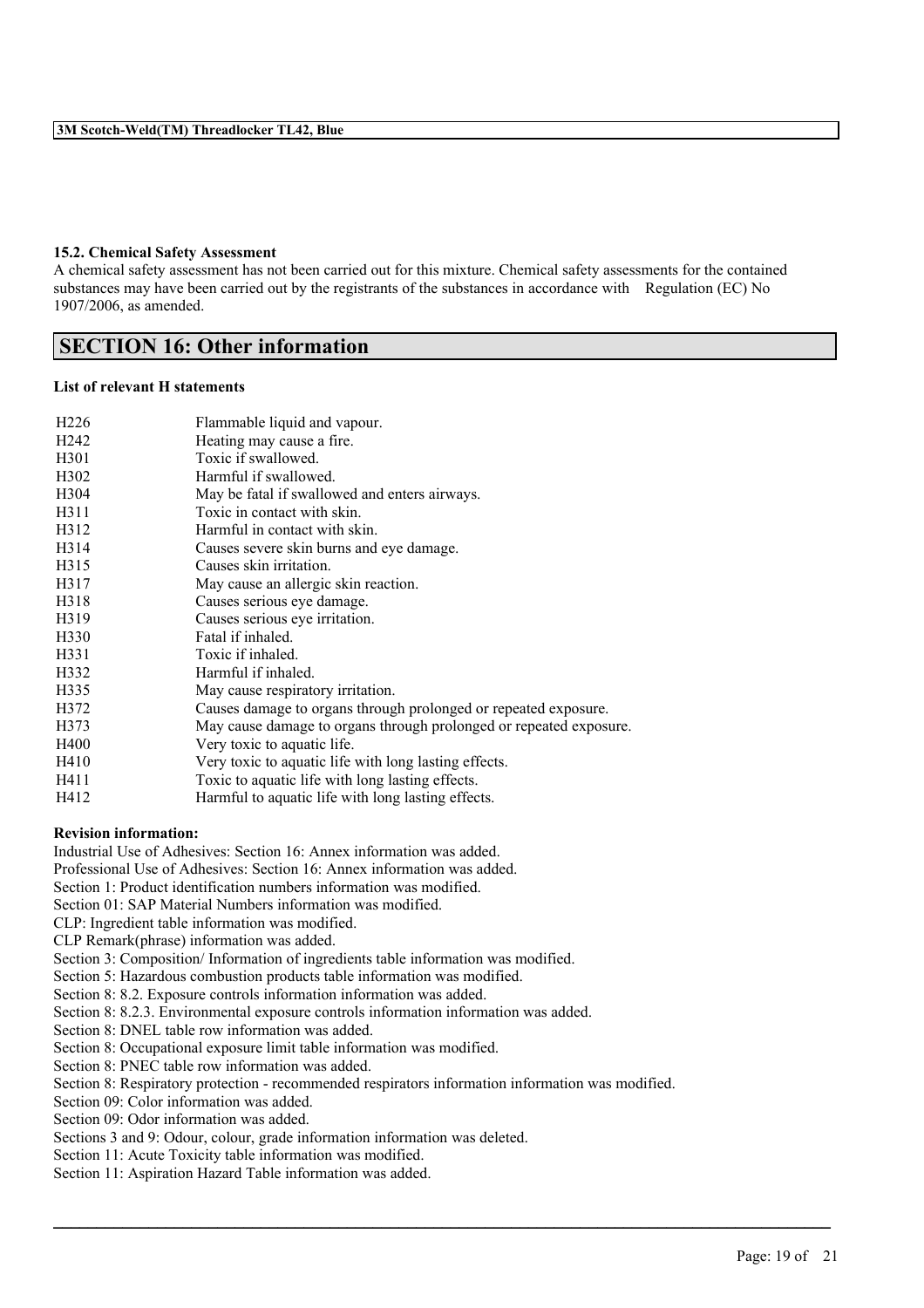- Section 11: Aspiration Hazard text information was deleted.
- Section 11: Carcinogenicity Table information was modified.
- Section 11: Germ Cell Mutagenicity Table information was modified.
- Section 11: Reproductive Toxicity Table information was modified.
- Section 11: Serious Eye Damage/Irritation Table information was modified.
- Section 11: Skin Corrosion/Irritation Table information was modified.
- Section 11: Skin Sensitization Table information was modified.
- Section 11: Target Organs Repeated Table information was modified.
- Section 11: Target Organs Single Table information was modified.
- Section 12: Component ecotoxicity information information was modified.
- Section 12: Persistence and Degradability information information was modified.
- Section 12:Bioccumulative potential information information was modified.
- Section 15: Carcinogenicity information information was modified.
- Section 15: Regulations Inventories information was deleted.
- Annex: Prediction of exposure statement information was added.

Two-column table displaying the unique list of H Codes and statements (std phrases) for all components of the given material. information was modified.

Sectio 16: UK disclaimer information was deleted.

# **Annex**

| 1. Title                                               |                                                                                |
|--------------------------------------------------------|--------------------------------------------------------------------------------|
| <b>Substance identification</b>                        | acrylic acid;<br>EC No. 201-177-9;                                             |
|                                                        | CAS Nbr 79-10-7;                                                               |
|                                                        |                                                                                |
| <b>Exposure Scenario Name</b>                          | <b>Industrial Use of Adhesives</b>                                             |
| <b>Lifecycle Stage</b>                                 | Use at industrial sites                                                        |
| <b>Contributing activities</b>                         | PROC 13 -Treatment of articles by dipping and pouring                          |
|                                                        | ERC 06c -Use of monomer in polymerisation processes at industrial site         |
|                                                        | (inclusion or not into/onto article)                                           |
| Processes, tasks and activities covered                | Application of product.                                                        |
| 2. Operational conditions and risk management measures |                                                                                |
| <b>Operating Conditions</b>                            | Physical state: Liquid.                                                        |
|                                                        | <b>General operating conditions:</b>                                           |
|                                                        | Duration of use: $> 4$ hours task;                                             |
|                                                        | Indoor use with Local Exhaust Ventilation;                                     |
|                                                        | Outdoor use;                                                                   |
| <b>Risk management measures</b>                        | Under the operational conditions described above the following risk management |
|                                                        | measures apply:                                                                |
|                                                        | General risk management measures:                                              |
|                                                        | Human health:                                                                  |
|                                                        | Protective Gloves - Chemical resistant. Refer to Section 8 of the SDS for      |
|                                                        | specific glove material.;                                                      |
|                                                        | Safety glasses with side shields.;                                             |
|                                                        | <b>Environmental:</b>                                                          |
|                                                        | None needed:                                                                   |
| Waste management measures                              | No use-specific waste management measures are required for this product. Refer |
|                                                        | to Section 13 of main SDS for disposal instructions:                           |
| 3. Prediction of exposure                              |                                                                                |
| <b>Prediction of exposure</b>                          | Human and environmental exposures are not expected to exceed the DNELs and     |
|                                                        | PNECs when the identified risk management measures are adopted.                |
|                                                        |                                                                                |
| $1.7141$ .                                             |                                                                                |

| <b>COLLANS</b><br>™itla.<br>1 IUN<br>. .                       |                             |
|----------------------------------------------------------------|-----------------------------|
| $\cdot$ .<br>$\mathbf{C}$<br>.tance<br>tion<br>0.33<br>Ю<br>งเ | ---<br>0.21<br>40 H.C<br>п. |
|                                                                |                             |